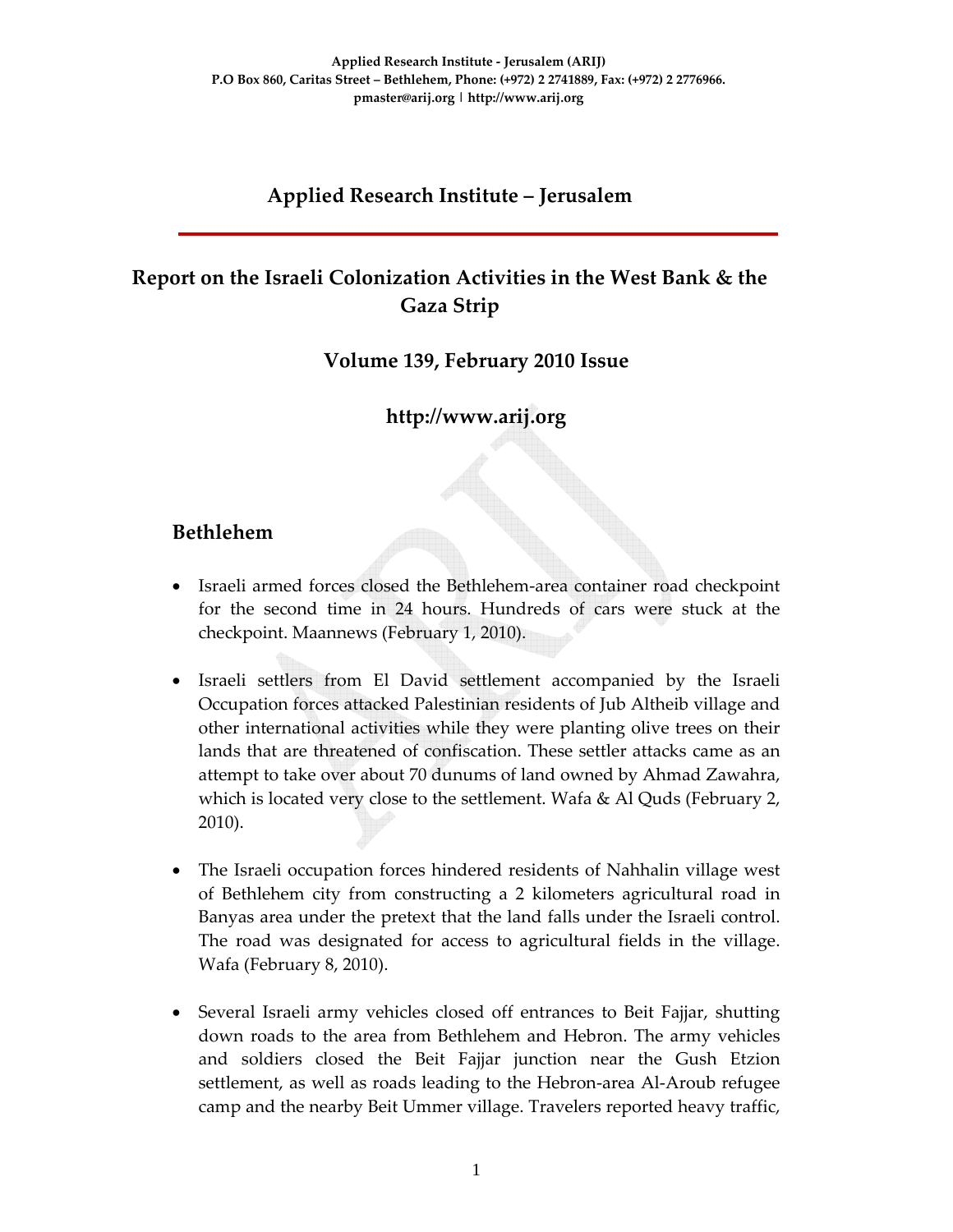#### **Applied Research Institute ‐ Jerusalem (ARIJ) P.O Box 860, Caritas Street – Bethlehem, Phone: (+972) 2 2741889, Fax: (+972) 2 2776966. pmaster@arij.org | http://www.arij.org**

and some city‐to‐city buses were altering their routes. Maannews (February 8, 2010).

- IOF moved into 'Ush al-Ghurab area southeast of Beit Sahour city, east of Bethlehem. They leveled areas of land which served as an Israeli military base 5 years ago. The IOF plan to construct an observation tower in the area. Residents and journalists were all told they could not approach the land, as it was a closed military zone. Maannews & PCHRGAZA (February 10, 2010).
- The Israeli Defense establishment has announced plans to resume construction of Israelʹs separation wall south of Jerusalem. The plan to build the barrier in the area between Har Gilo and the Palestinian village of al‐Walajah is also likely to be another point of tension over Jerusalem with the Palestinians. The planned portion of the wall will extend over four kilometers, and will bring Har Gilo and the Cremisan monastery into Israel, but leave al‐Walajah outside of the wall. Haaretz (February 14, 2010).
- In Bethlehem, hundreds of Palestinian vehicles were unable to transit in both directions on the container checkpoint, with heightened searches on cars and ID cars being enforced by Israeli soldiers manning the checkpoint. The checkpoint is erected on the only route through which Palestinians can move from the southern West Bank to the north and center, as holders of Palestinian ID cards have been banned by Israeli authorities from entering Jerusalem. Maannews (February 15, 2010).
- Israeli Occupation soldiers seized construction materials in Al‐Khader village west of Bethlehem city after delivering stop work orders for two unfinished houses. One of the houses belongs to Ali Salim Mousa, the other belongs to the village's mayor, Ramzi Salah. According to the stop‐ work orders, the two houses were delivered with military orders for being built without licenses as claimed by the Israeli due to their location in Area C. Mousa's house has been demolished in the past by the Israeli military. Maannews (February 19, 2010).
- The Israeli Occupation bulldozers razed 20 dunums of lands next to Eli'zer settlement southwest of Bethlehem city in Khallet Al Fahem area owned by Baseel Al Hadweh. Al Quds (February 23, 2010).
- The Israeli Occupation Authorities hindered resident Khaled Mashaʹla from Al Jabʹa village southwest of Bethlehem city from accessing his land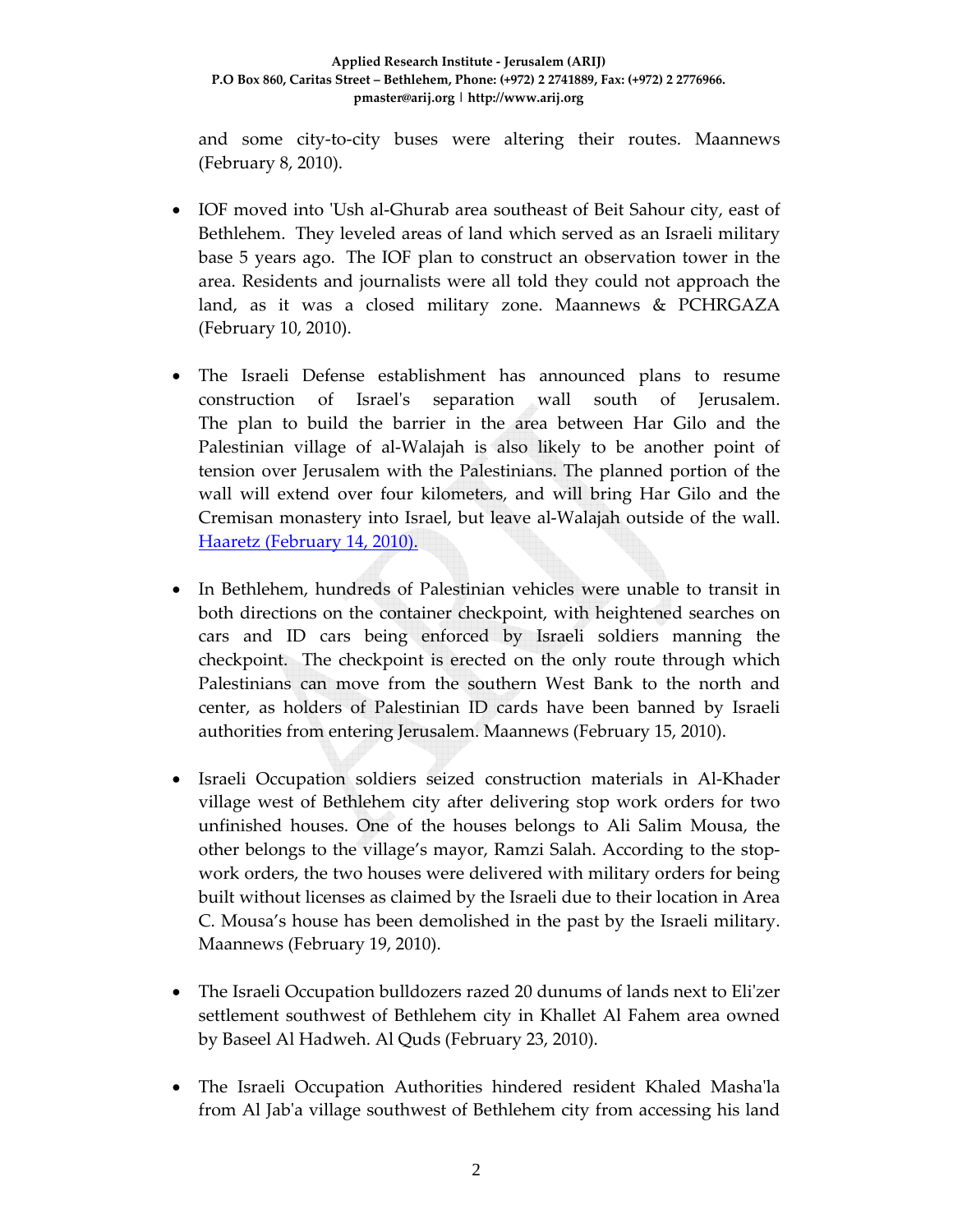under the pretext that it lies within an area classified by the Israelis as Closed Military Area. Al Quds (February 23, 2010).

• Israeli settlers of Betar Illit settlement pumped waster water into the lands of Husan and Nahhalin villages west of Bethlehem city, in Al Kabbarat and Ein Fariss areas which are planted with Olive, Grapes and Almonds trees. Wafa (February 26, 2010).

# **Jenin**

- Israeli settlers of Homesh settlements took over the house of Hani Naji Abu ʹArsan in Silat Al Dahr village south of Jenin city. Wafa (February 3, 2010).
- The Israeli settlers of Homesh took over a Palestinian house in Silat Al Dhaher village south of Jenin city owned by Hani Naji Abu 'Arsan. Al Quds (February 4, 2010).
- The Israeli Occupation forces set up two new flying checkpoints at Jenin western entrance, Jenin Haifa roadway and in Rummana village. The IO forces delayed vehicular movement. Wafa (February 8, 2010).
- The Israeli Occupation forces delivered three families in Barta'a village south of Jenin city orders to demolish their houses under the pretext that their houses were built without proper building authorization. Owners of the houses are Jumʹa Mahmoud, Jihad Ibrahim Qabha and Abdel ʹAziz Abu Salah. Wafa (February 10, 2010).
- The Israeli Occupation staged into Al Khaljan village north of Ya'bad village and stormed a number of Palestinian houses. Among owners the following was known: Mahmoud Yousif Nemer Khateeb. Israeli soldiers also erected two other checkpoints at Villageʹs entrance and obstructed Palestinian movement. Wafa (February 10, 2010).
- About eight of the 40 families from Dhaher al-Maleh west of Jenin city have left their tiny village and have gone to live on the eastern side of the Segregation Wall. They could no longer bear the Israeli ban on building houses. Neither could they bear the other restrictions and prohibitions that the fence and its planners have imposed on them: They were forbidden to have relatives and friends visit; forbidden to get ill or have babies at night, when the gate is closed; forbidden to bring large quantities of food home,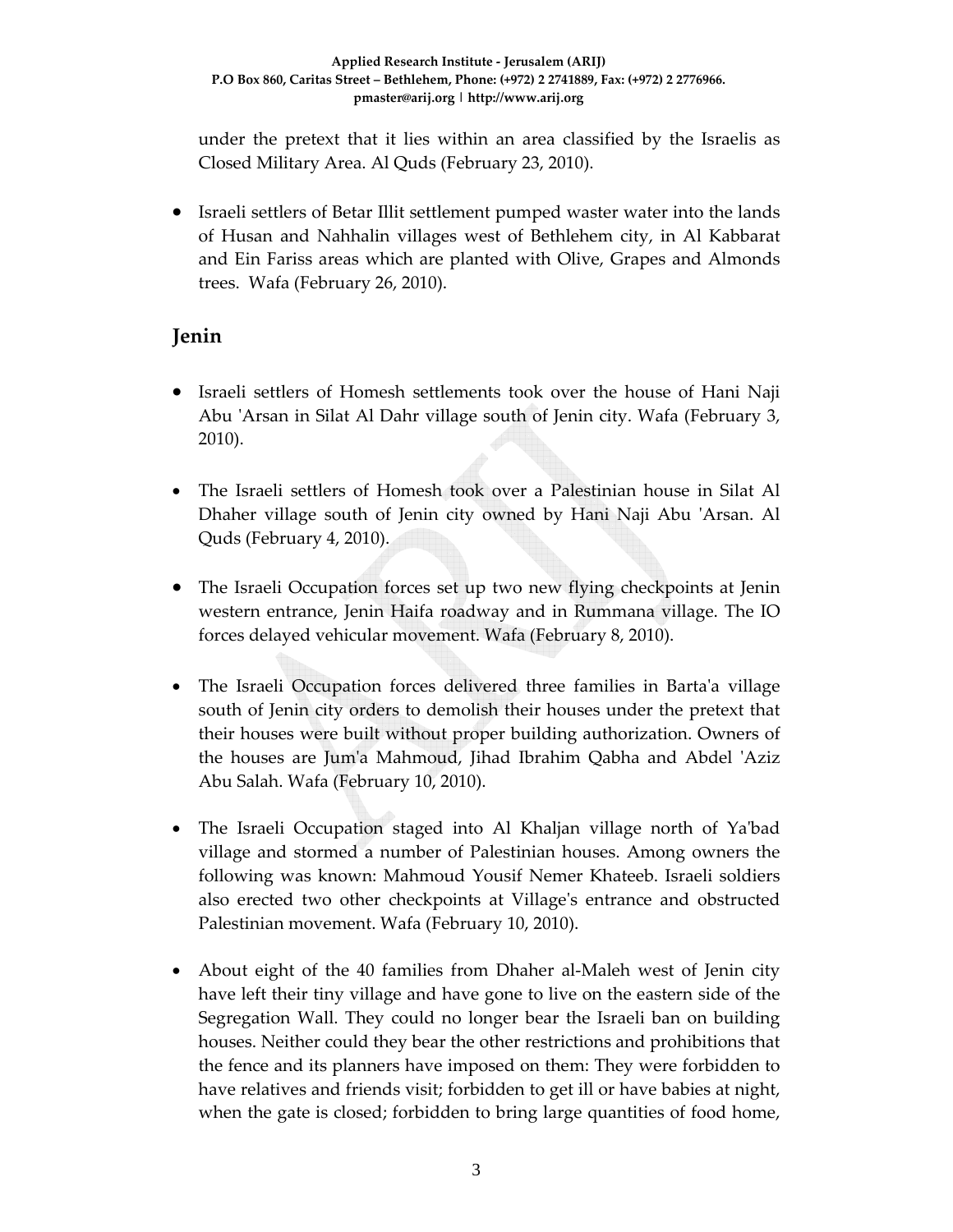as big families require; forbidden to link their homes up with the electricity grid; and they were forbidden to build a clinic ‐ restrictions and prohibitions to the point of suffocation. Haaretz (February 11, 2010).

- The Israeli Occupation forces delivered resident Mahmoud Yousif Nemer Al Khateeb in Al Khaljan area north of Ya'bad village a military order to demolish his house. Al Quds (February 11, 2010).
- The Israeli Occupation forces delivered 5 families in Barta'a village west of Jenin city which is segregated west of the wall military orders to demolish their homes and animal pins under the pretext that the structures were built without building licenses. The structures are owned by Mustafa Omar Qabha, Omar Muhammad Ash Shiekh ʹAli, Jihad Ibrahim Qabha, Jumʹa Mahmoud Qabha, and Abdel ʹAziz Abu Saleh. Al Ayyam (February 12, 2010).
- Israeli Occupation forces invaded the village of Barta'a Ash-Sharqiya and delivered eight orders for home destructions and one for a chicken coup. Families affected by the orders are: Rami Saleh Qabaha, Nael Ibrahim Yousef Qabaha, Mohammad Taysir Ash‐ Sheikh Ali, Muhanad Yousef Qabaha, A'yesh Mustafa Qabaha, Mohammad Hatem Ahmad Qabaha, Ala Hatem Ahmad Qabaha, Yahya Yousef Qabaha,Ahmad Saleh Qabaha. The orders follow one week after a pre‐dawn raid saw Israeli soldiers hand five families demolition orders. Maannews (February 19, 2010).
- The Israeli Occupation bulldozers demolished five artesian wells in Kafr Dan west of Jenin city under the pretext of being built without licences. Owners of the demolished wells are: Subhi Nemer Younis MerʹI, Muhammad Fahmi MerʹI, Muhammad Saʹid Al Saʹdi, Baha Muhammad Mar'I and Mustafa 'Ashour 'Abed. Kafr Dan citizens were informed that 20 other water wells will be demolished in the village under the same pretext. Wafa (February 24, 2010).

## **Jerusalem**

- The Israeli settlers attacked the house of 'Azzam Abu Sou'od with stones in Ras Al 'Amoud neighbourhood which caused a state of fear amongst family members. Al Quds (February 2, 2010).
- The Israeli Jerusalem Mayor Nir Barkat announced that he would carry out court instructions to seal **Beit Yehonatan** – a Jewish populated building in Silwan city in Jerusalem. However, he said he would do so under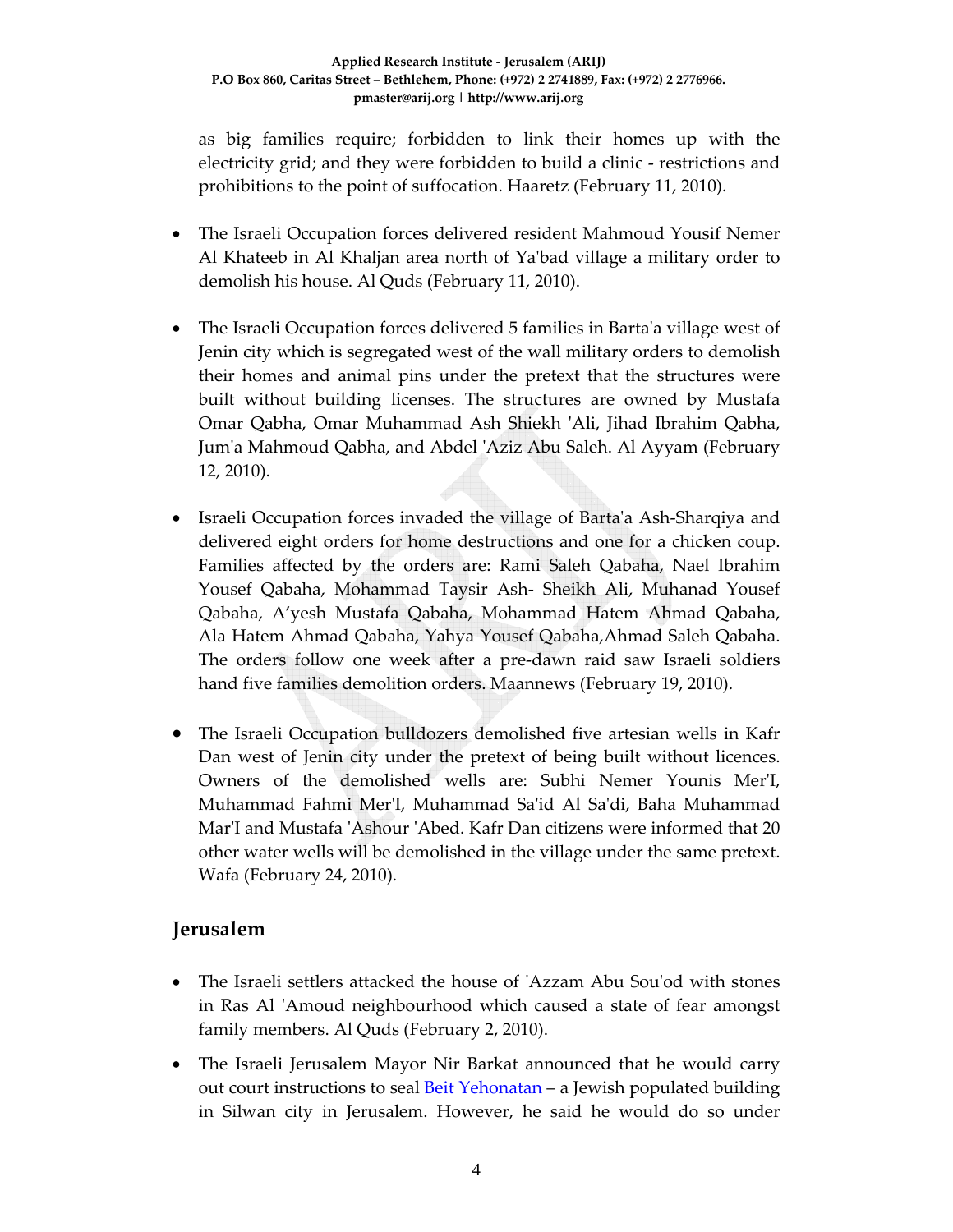protest, and would make sure to also tear down about 200 Palestinian houses in the Silwan city. The statements are included in a letter from Barkat to State Prosecutor Moshe Lador. Eight families live there, and another one in nearby Beit Dvash, and 15 students study in a kollel in Beit Yehonatan. INN (February 4, 2010).

- For the first time, a plan has been proposed to create a fully integrated Jewish‐Arab neighborhood in the city. The residential area is planned at Tantur, between Bethlehem and the south Jerusalem settlement of Gilo. It would feature 800 housing units and a hotel district. The project is being promoted by a group of Palestinian and Israeli public figures who hired architect Eli Reches to plan the neighborhood. **Haaretz (February 5, 2010).**
- The Israeli Jerusalem Mayor Nir Barkat rejected the plan that has been presented to create a fully integrated Jewish‐Arab neighborhood in the Tantur area, between Bethlehem and south of Gilo settlement. Al Quds (February 6, 2010).
- The Israeli Ministerial Committee on Legislation discussed a proposed bill that would see bypass road # 443 annexed by Israel, thereby automatically allowing only Israelis to use it. The bill was proposed by the Israeli MK Moshe Matalon (Yisrael Beitenu) and supported by 17 additional Israeli lawmakers. According to a recent High Court ruling, Route 443 was due to be opened to Palestinians within about three months. Since then, various Israeli political figures have called for a law that would get around the court's decision. Ynetnews (February 6, 2010).
- The Israeli Occupation authorities forced resident Farouq Al Mamlook to demolish a room of his house in Aqbet Riman in Al Saʹdiya neighborhood in the old city of Jerusalem under the pretext of being built without a license. Al Quds (February 7, 2010).
- The Israeli Municipality of Jerusalem delivered an order to resident Abdel Rahman Abu Farha to demolish his house in Al Saʹdiya neighborhood in the old city of Jerusalem under the pretext of being built without a license. The house is 45 square meters area and is ihabited by 7 people. Al Quds (February 7, 2010).
- Israeli Interior Minister Eli Yishai confirmed that an agreement has been reached that may prevent the expulsion of Jews from Beit Yehonatan building in Silwan city eastern Jerusalem. Yishai, who also is chairman of the Shas party, said that residents of the building agreed to take down the top two floors. Yishai's announcement came several hours after the Israeli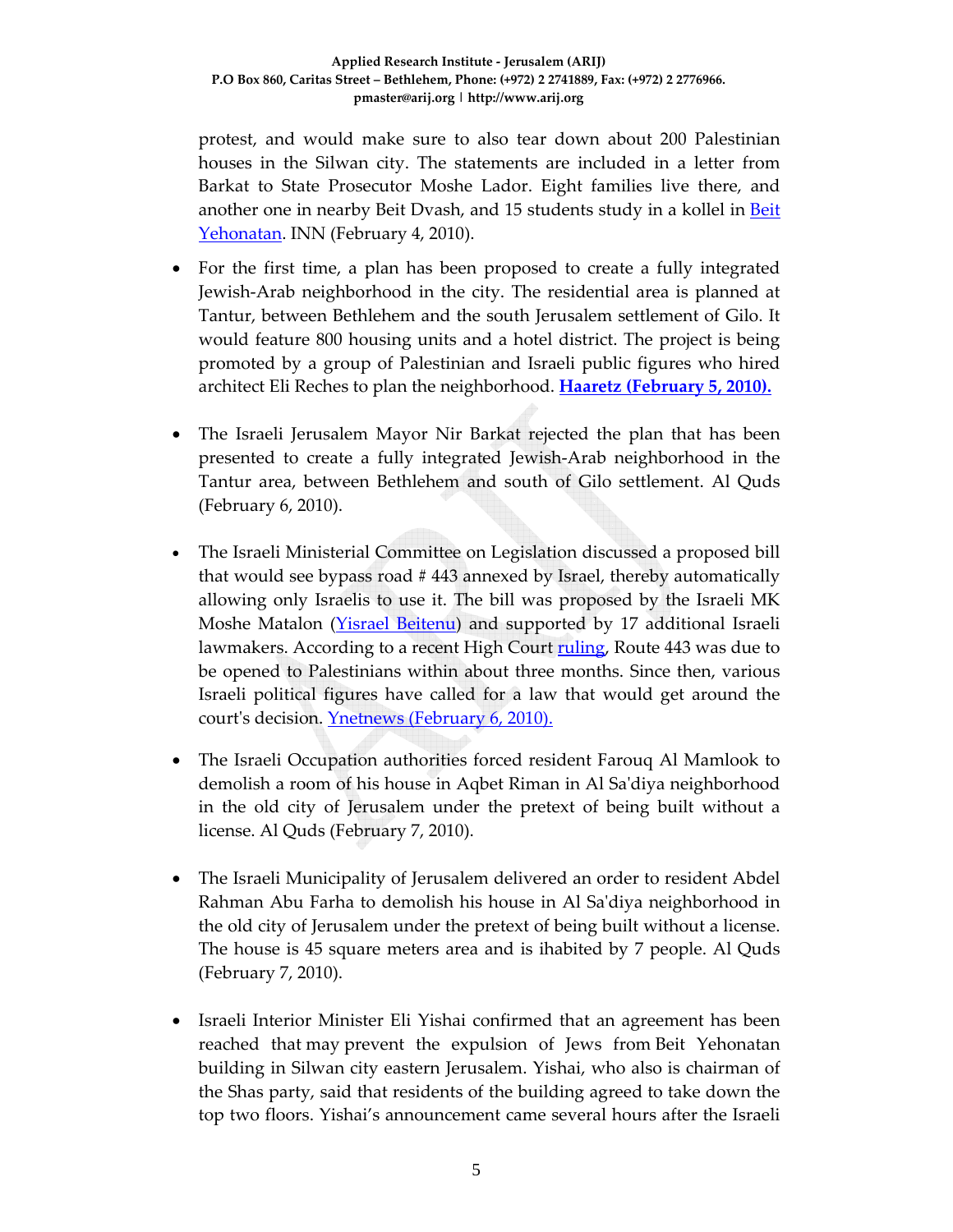police agreed to a municipality decision to postpone plans to serve eviction notices to residents of Beit Yehonatan. INN (February 8, 2010).

- Israel's Jerusalem Municipality cancelled the distribution of eviction orders for Beit Yonathan residential building which was erected by settlers in Silwan area in Jerusalem city. The building was set to be sealed off after officials persuaded Israelʹs Jerusalem Mayor Nir Barakat to implement the order. According to protocol, the distribution of eviction notices must be carried out in coordination with the Israeli police. However, police said they were unaware of any such plans. Maannews (February 8, 2010).
- Israeli interior minister Eli Yishai instructs filing of construction plan with Jerusalem district directorate committee in effort to legalize Beit Yonatan site east of Jerusalem with the district construction and planning committee. The planning committee is slated to convene next week in order to set a prerequisite condition for the buildingʹs approval and hold a vote on the matter. Ynetnews (February 8, 2010)
- A delegation of members of the Israeli Knesset's Internal Committee, along with pro‐settler campaigners, visited Al Sheikh Jarrah neighborhood in occupied East Jerusalem, and Palestinian homes taken over by Israeli settlers last summer. The delegation was accompanied by Israeli police. Maannews (February 09, 2010)**.**
- The Israeli police department ordered the closure of the Sur Baher Cultural Forum and a kindergarten housed in the former Dar Al‐Hadith Society building, saying they were affiliated with Hamas. The orders, issued in the name of Israeli police Chief Dudi Cohen, require the community institutions to shut down on 28 February for a period of one year. Head of the Sur Baher Cultural Forum Sufyan Jadallah said police broke into his home and forced him to travel with them to the center and open its main gate. Police then conducted a search of the building, ransacked its contents, confiscated a laptop and delivered the closure order. Maannews (February 10, 2010).
- Palestinians living in Mount of Olives Area (Har Hazeitim) foiled extremist Jewish groupsʹ attempts from taking over the land next to Beit Orot outpost in the area. The Lands are owned by Al Qadmani family. Wafa (February 10, 2010).
- The Israeli regional committee for building and planning at the Municipality of Jerusalem rejected three master plans for three residential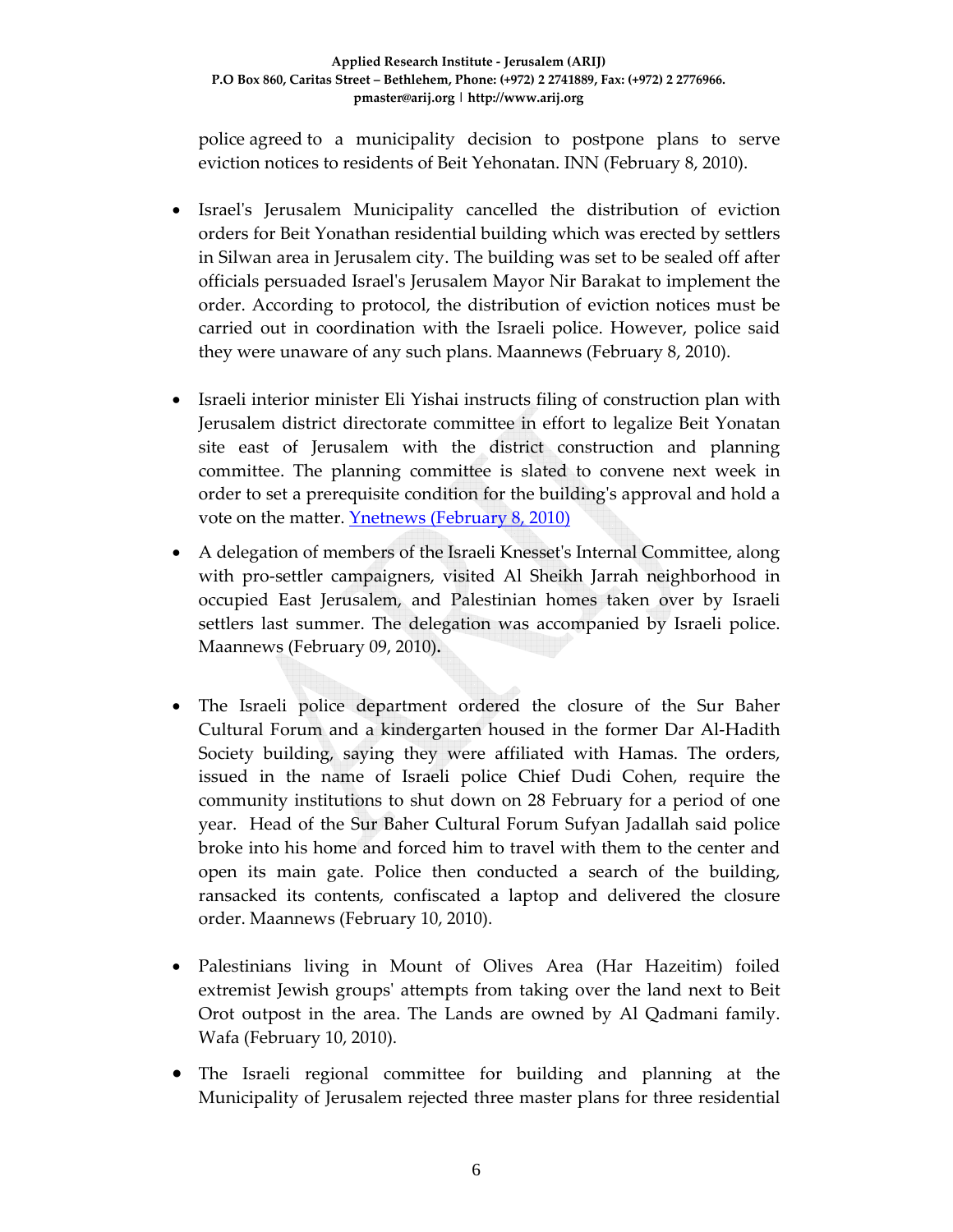buildings of 30 apartments owned by ʹIssam ʹAbdeen, Fakhri Al Shweiki and Muhammad Al Qaq in Beit Hanina, Silwan and Ras Al ʹAmoud. Wafa (February 10, 2010).

- Jerusalem Mayor Nir Barkat, who has made the evacuation of Beit Yonatan dependent on the demolition of Palestinian buildings in east Jerusalem, is forging ahead with his plan. Sources in Jerusalem City Council said that Barkat is attempting to apply pressure on everyone involved in the affair, in order to gain support for his plan raze Palestinian houses in Silwan, east Jerusalem. They added that city officials will start distributing demolition orders to Palestinian homes in the coming days, at the same time as posting the evacuation order on the walls of Beit Yonatan. **Ynetnews (February 10, 2010).**
- Approximately 60 Palestinians have signed a petition given to the UN High Commission on Human Rights, among other UN bodies to demand that the United Nations halt the building of a Jewish "Museum of Tolerance" on Ma'aman Allah anvient cemetery in Jerusalem city. **INN (February 10, 2010).**
- The Israeli Occupation Authorities closes The Cultural Forum of Sur Baher city and A Hadeeth house east of Jerusalem under the pretext that the two societies are affiliated to Hamas. Al Quds (February 11, 2010).
- The Israeli settlers living in the French Hill settlement east of Jerusalem city are demanding the Jerusalem Municipality to build a wall between them and Al 'Isawiya town east of Jerusalem. Al Quds (February 13, 2010).
- Staff of the Israeli Municipality of Jerusalem gave residents of Al Lu'lu'a building in Beit Hanina which is composed of 8 apartments a period of two weeks to evacuate the building preparing to demolish it after the Israeli Central court ordered its demolition. Al Quds (February 14, 2010).
- Five Palestinian shops inside Jerusalem's Old City in Damascus Gate face the threat of demolition after the Israeli Jerusalem Municipality inspectors handed down notices to owners and tenants. The notices were given to Muhammad Abu Ad‐Dabʹat, owner of several shopes, and to tenants Mu'tasim Abu Rmeila, Samir Salayma, and Najati Ja'bari. All were given three days to evacuate the shops. Maannews (February 15, 2010).
- A group of 39 Israeli lawmakers, comprising almost one-third of the Members of Knesset, has co-sponsored a law designed to solve the Israeli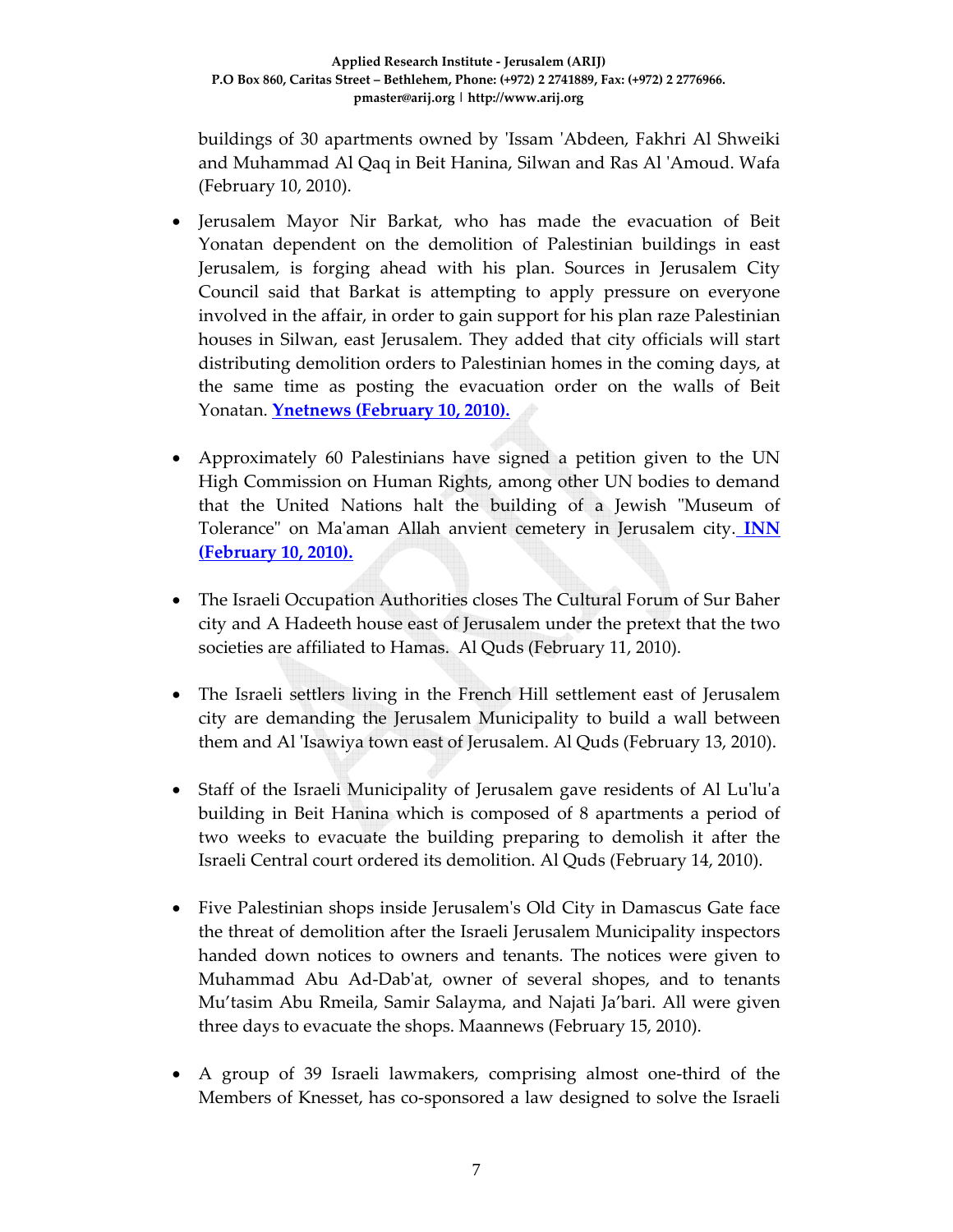High Courtʹs decision allowing Palestinian cars to enter Route 443. The bill, which was initiated by MK Yariv Levin (Likud), stipulates that IDF orders regulating road traffic would be placed under the supervision of the Knessetʹs Defense and Foreign Affairs Committee. A subcommittee of the Defense and Foreign Affairs Committee would monitor and approve orders regarding road traffic issued by the IDF commanders in Judea and Samaria. By placing the matter under parliamentary supervision, the law would effectively take it out of the hands of the High Court. The bill was signed by all of the Knesset Members of the Likud, Yisrael Beiteinu, Shas, United Torah Judaism and the Jewish Home who are not ministers or assistant ministers, and also by some MKs from opposition factions Kadima and National Union. It was prepared in coordination with the heads of local authorities that adjoin Route 443, and received their support. INN (February 16, 2010).

- The Israeli Municipality of Jerusalem delivered a restraining order to demolish a building in Beit Hanina city for being built without proper licensing documents. The Building is composed of 5 floors (7 apartments). Al Ayyam (February 17, 2010).
- The Jerusalem municipality will appropriate a plot of land in East Jerusalemʹs Sheikh Jarrah neighborhood to build a public parking lot near the tomb of a Second Temple‐era high priest, despite arguments that the move is intended to benefit Jewish pilgrims and expand the Jewish presence in East Jerusalem. The plan is the brainchild of city council member Yair Gabbay, who said a parking lot is required for visitors to the tomb of Simon the Just, or Shimon Hatzadik. Haaretz (February 18, 2010).
- The Israeli municipality of Jerusalem declared its intension to confiscate the land owned by Kamal Ebedat in Ash Sheikh Jarrah neighbourhood I Jerusalem city to build a car park for settlers. Al Quds (February 18, 2010).
- A new Israeli neighborhood in Al Ashqariyeh neighborhood in Beit Hanina city north of Jerusalem which will include 60 housing units. The plan of the new neighborhood comes according to the Israeli Town Planning Scheme number 6160 a & b, Block # 30615. Al Quds (February 19, 2010).
- Some 100 Israeli and Palestinian protesters amassed in the Palestinian neighborhood of Sheikh Jarrah in Jerusalem on Friday, calling for an end to settlement activity and forced eviction of Palestinians from their homes. Amidst a heavy Israeli police and border guard presence, protesters and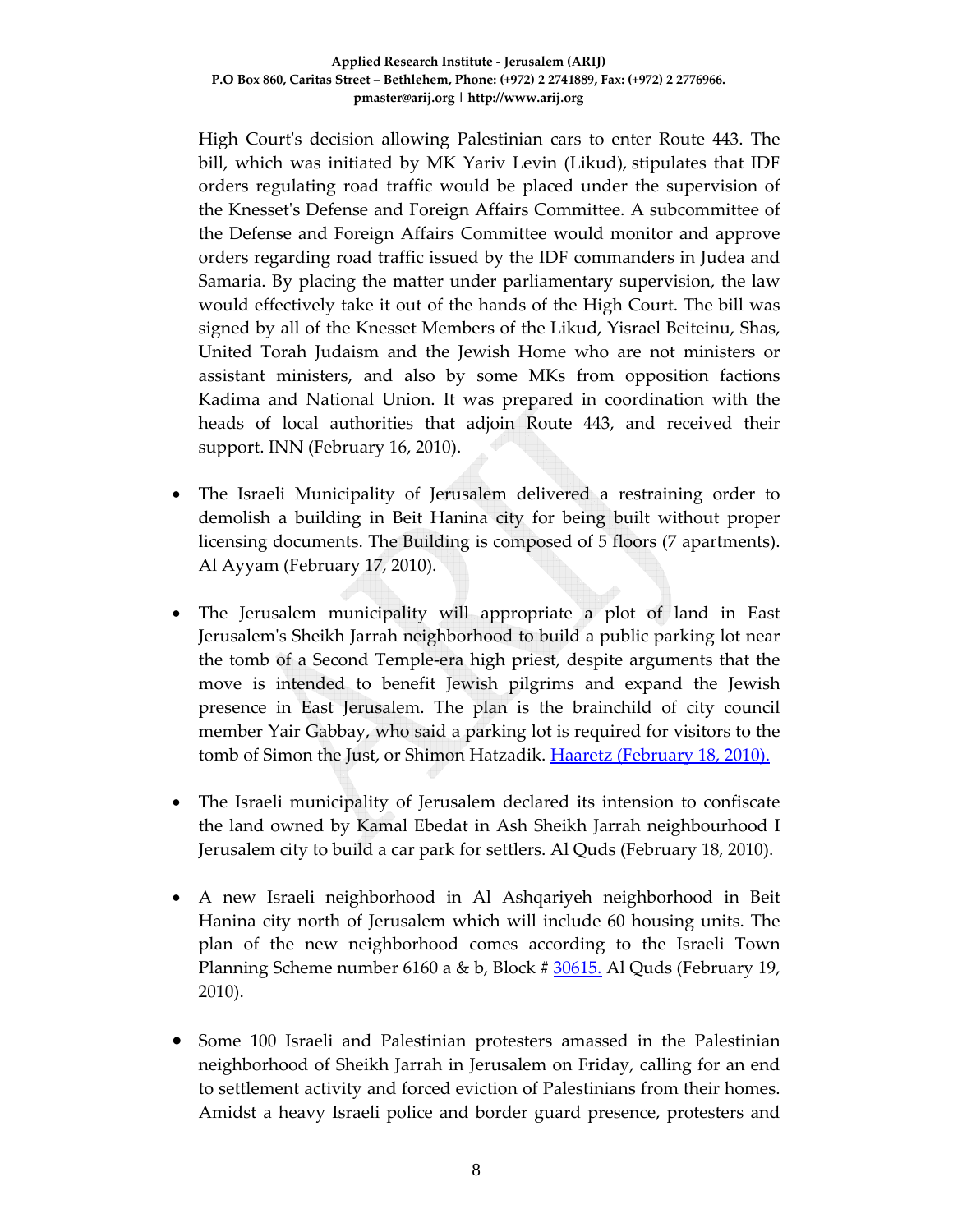evicted families gathered to denounce both Israeli policies in Sheikh Jarrah. Maannews (February 20, 2010).

- The Israeli committee for planning and construction at the Municipality of Jerusalem ratified the plan to build a new Israeli neighbourhood of 549 units in Beit Safafa city south of Jerusalem city. The planned expansion consists of five six‐story buildings built on 153 dunums of land. The development is listed as Plan 5834B. Ir Amim (February 22, 2010).
- A street collapse near the entrance of the Bab Khan Az-Zeit market in the Old City of Jerusalem occurred as a result of Israeli excavations in the area. A two by one meter deep hole was left following the collapse. The latest collapse is reportedly related to ongoing Israeli archeological digs around the Al‐Aqsa Mosque compound, which have caused a series of cave‐ins around the Old City and in East Jerusalem neighborhoods. Maannews (February 22, 2010).
- Eight Palestinian families in the East Jerusalem neighborhood of Silwan were handed orders announcing their homes were slated for demolition, as Israeli municipality workers entered the area accompanied by military guards. The families targeted were identified as those of Azmi Ghanem, Fakhri Ghanem, Mu'een Al‐Qaq, Fahmi Meswada, Talib Meswada, Marwan Ash‐Shuyoukhi, Mousa Al‐Haeiymuni, Naser As‐Salfiti and the At‐Tawils. All of the homes are in the At‐Tanak and Wadi Hilwa areas of the neighborhood. Maannews (February 24, 2010).
- Two Palestinian homes in the adjacent Neighborhood of Beit Hanina were slated for demolition. Maannews (February 25, 2010).
- Israel's district planning commission approved the construction of 600 new settlement units in occupied East Jerusalem. The homes are tipped for construction near the illegal Pisgat Zeʹev settlement and the Palestinian neighborhood of Shu'fat. The number was scaled back to 600 from the original 1,100 when it was revealed that much of the land was owned privately by Palestinians. Maannews (February 26, 2010).
- Staff of the Israeli Municipality of Jerusalem and the Israeli Tax Authority staged into Ras Khamis neighborhood northwest of Shu'fat Refugee camp and stormed the Ras Khamis development Committee headquarter and three other commercial stores owned by Ghayth family. Al Quds (February 26, 2010).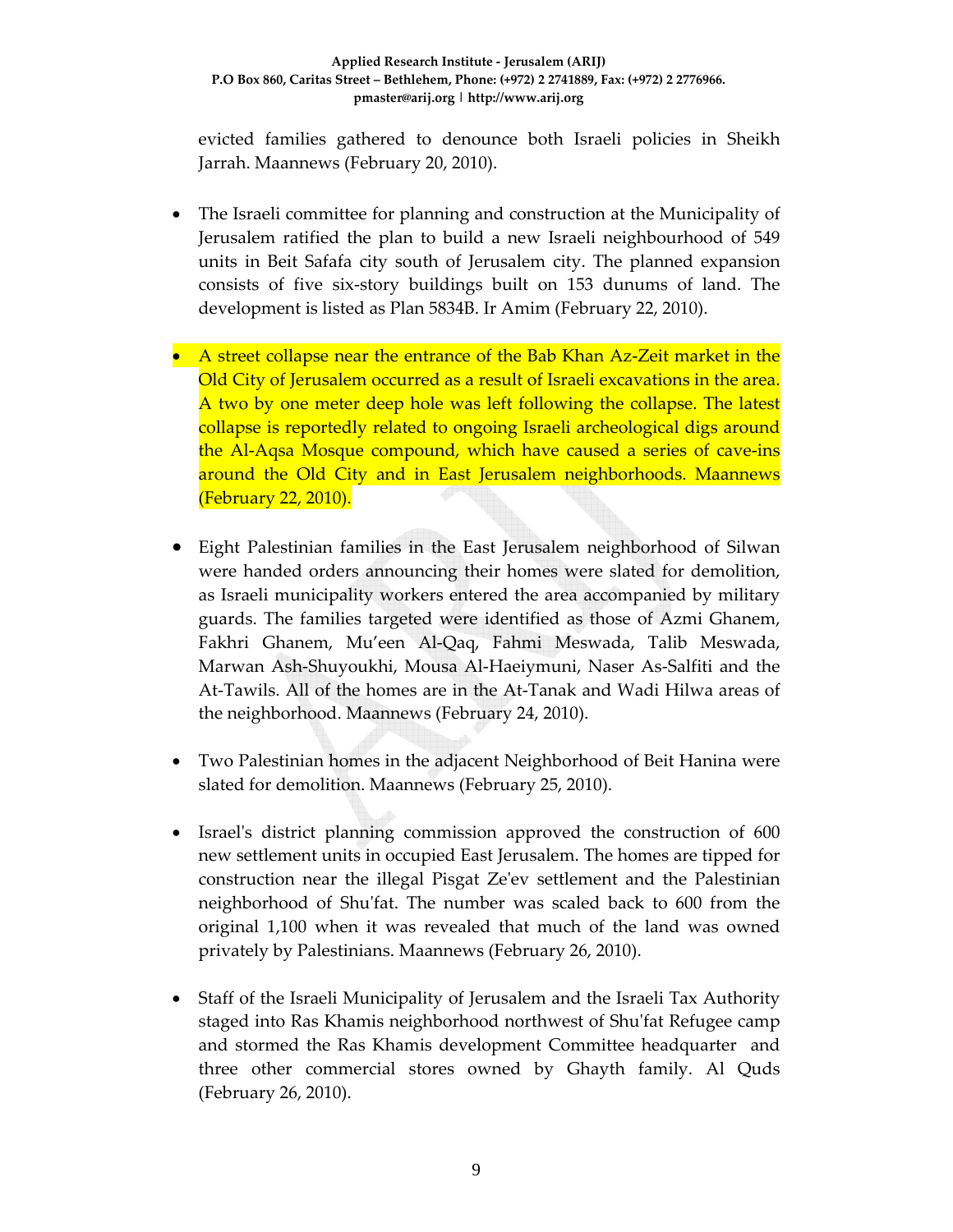• The Israeli municipal officials in Jerusalem plan to affect a series of changes in the Old City streets and alleyways, from streetlights to gardens without first consulting a single Palestinian official or Jerusalem property owners. Renovations are planned on 361 lanes and alleys of the Old City, totaling some 10% of the entire area of the ancient quarters. Renovation projects targeting Damascus Gate, the central entrance to the Muslim Quarter of the Old City, could take as long as 24‐36 months, closing the entrance to all pedestrian traffic. The Israeli project will include changes in major Christian and Muslim holy places in the old city. Specific projects at Damascus Gate, the Bab Khan Az‐Zeit market, Al‐Wadi alley, Al‐Attarin (the spice dealers market), the Christian quarterʹs main souq, Saint Mitri road, Omar Ibn Al‐Khattab square, Via Dolorosa (Way of Grief), Way of Prophets, Al‐Ghawanma Gate, the Ethiopian Monastery street, and St Mark's Monastery street are to be implemented. Maannews (February 27, 2010).

# **Jericho**

- The Israeli Occupation forces erected a new checkpoint at Az Zubeidat village only entrance north of Jericho city and hindered Palestinian movement (Vehicular and Pedestrian). Wafa (February 10, 2010)**.**
- Members of the Jericho Core Group (An Israeli Group) demand a return to Jericho and a Jewish presence there. They demand a permanent return to Jericho, and especially to the Shalom al‐Yisrael synagogue (Naʹran Synagogue) north of Jericho city, between Nuwe'ma camp an'd 'Ein Al Sultan. According to the Oslo Accords, Israel and the Palestinian Authority agreed to keep free access to the site and to defend it properly. INN (February 20, 2010).
- The Israeli settlers stormed Naʹaran synagogue north of Jericho city and performed religious rituals there. Al Quds (February 22, 2010).

# **Salfit**

• A number of Israeli settlers from "Ravava" settlement, northwest of Salfit, razed an area of Palestinian agricultural land, seized areas of land and placed mobile homes in Deir Istya and Hares villages. They razed at least 50 dunums of agricultural land planted with olives and fenced off a 24‐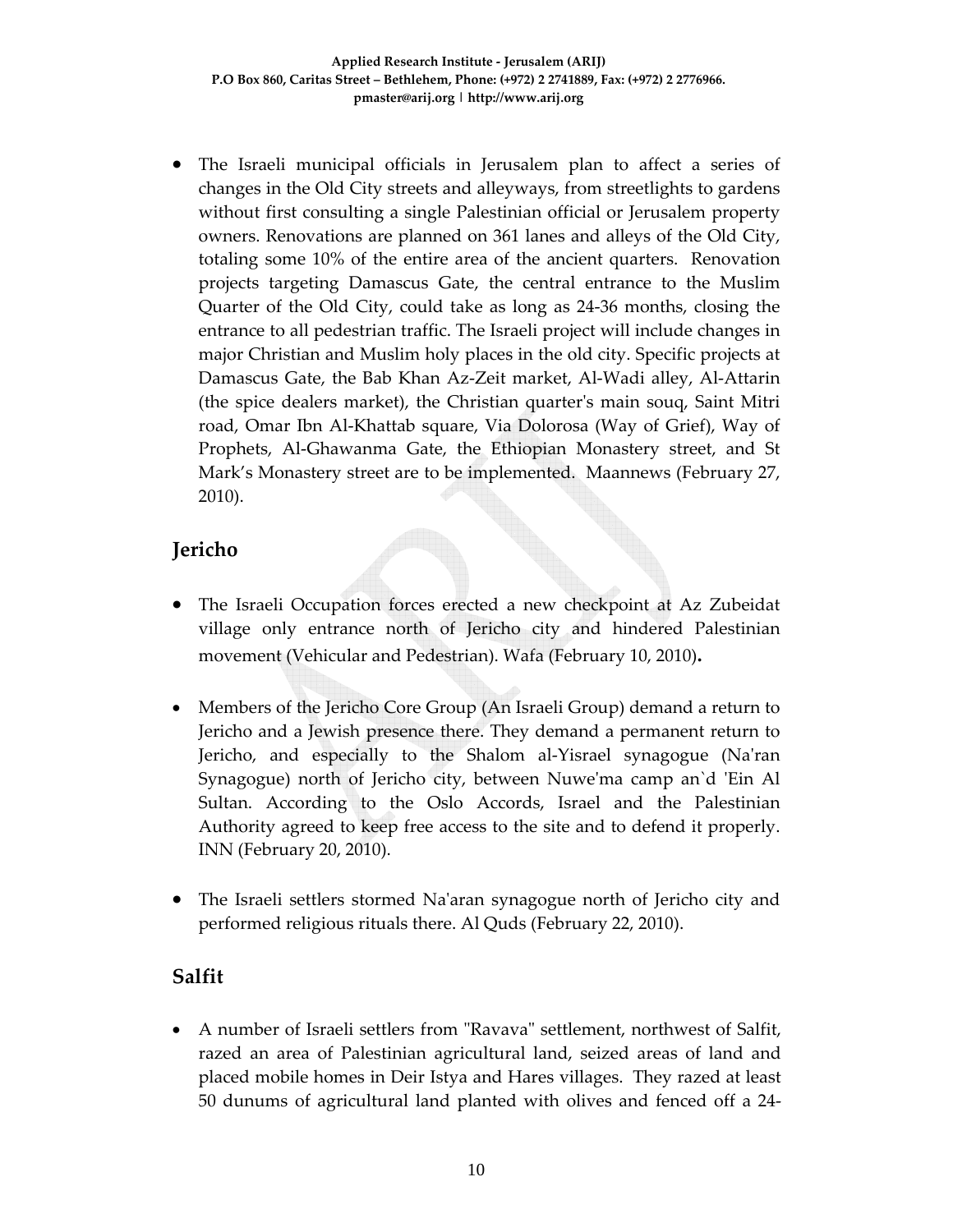dunum area of land. The damages can be summed up in the following manner:

- 1. They razed a 25‐dunum area of land belonging to Yousef Mahmoud Samhan;
- 2. They closed the roads leading to a tract of land belonging to Nafez Ahmed ʹAbdul Haq;
- 3. They closed the roads leading to a tract of land belonging to ʹAbdul Raheem Zaidan;
- 4. They closed the roads leading to a tract of land belonging to ʹAbdul Rahman Taha 'Aqel and occupied the land by setting up a tent and placed mobile homes;
- 5. They confiscated a tract of land belonging to Mohammed ʹOthman Abu Nasser;
- 6. They leveled a tract of land belonging to the heirs of ʹAbdul Karim Mahmoud Sahban; and
- 7. They razed a tract of land belonging to Ameen ʹAbdul Haleem Daoud. PCHRGAZA (February 4, 2010).
- The Israeli Minister of Education Gideon Saar (Likud) toured the northern areas of the west Bank and laid the cornerstone for a kindergarten at Barkan settlement. INN (February 8, 2010).

# **Hebron**

- The Israeli Occupation Authorities handed over residents Isma'il Muhammad Issa Abu Hmeid and Muhammad Issa Muhammad Abu Hmeid from Yatta town east of Hebron city military orders to demolish their houses for being built without proper building authorization. Wafa (February 2, 2010).
- The Israeli Occupation authorities handed out residents of Wadi Ar Reish area in Surif village north of Hebron city a military order asking them to evacuate 386 dunums of lands alleged for being declared by the Israeli authorities as "state lands". The lands are owned by Muhammad Ahmad Ibrahim ʹAdi, Mahmoud Ahmad Ibrahim ʹAdi, ʹAli Ahmad Ibrahim ʹAdi, Ibrahim Ahmad Ibrahim ʹAdi, and Isam Ahmad Abdel Hamid Al Sleibi. Beit Ummer Village Council (February 1, 2010).
- The Israeli Occupation Authorities handed over 6 Palestinian families in Al Tuwani, Al Karmel and Al Baraka in Yatta town house demolition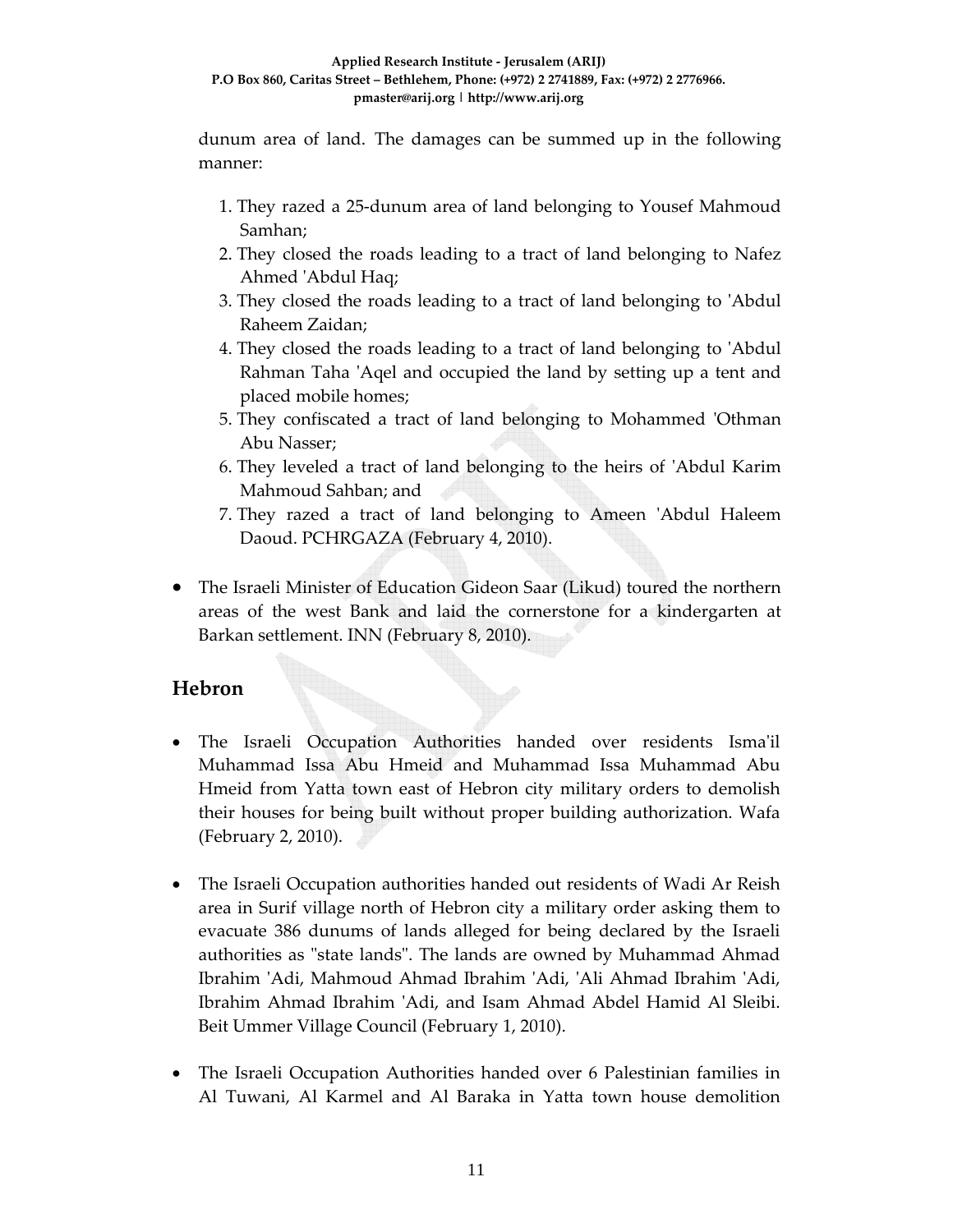orders alleging for being built without proper building authorization. The threatened families are Al Shamasti, Al Hureini and Hammad. Al Quds (Feb 3, 2010).

- The IOF moved into Idhna village, northwest of Hebron city, they raided and searched a house belonging to Ahmed Mousa Sawaifa, when members of the family were out. They damaged the house and its furniture. PCHRGAZA (February 4, 2010).
- Israeli settlers from "Kiryat Arba" and "Kharsina" settlements attacked Palestinian civilians and property in al-Baq'a area in the southeast of Hebron. They uprooted at least 80 grape vines from a 4 dunums field belonging to the Jaber family to the east of bypass road #60. Wafa  $\&$ PCHRGAZA (February 7, 2010).
- International and Palestinian tree planters were dispersed with tear gas and sound bombs as they attempted to work 30 dunums land belonging to local Palestinian farmers. The volunteers, participating in the "voluntary day to protect lands under threat of confiscation" brought 500 olive tree seedlings to lands registered to Hasan Awad, Husam Ahmad Bahar and Ibrahim Abed Al‐Hamid Abu Maria. Shortly after the group started planting, Israeli soldiers descended on the area from near the Karmi Zur settlement, attacked the group and fired teargas as well as sound bombs at them until they retreated from the area. Maannews (February 10, 2010).
- The Israeli Occupation forces closed the entrance leading to Bab Al Khan market in the old city of Hebron with Iron boards which resulted in complete separation of Al Laban market, Al Qazzazin neighbourhood, Al Haram Al Ibrahimi Mosque area and Iskafya market from Bab Al Khan area. Al Quds (February 12, 2010).
- The Israeli Occupation bulldozers demolished six agricultural wells and four store rooms located next to the Israeli segregation wall in Al Bass Area in Idhna city west of Hebron city and confiscated Electric generators and water pumps and razed tens of dunums planted with field crops. The wells and the agricultural facilities are owned by Muhammad Abdel Mahdi Murshed Al Tumeizi, Thiab Hussein Al Jiyawi, Muhammad Issa Al Jiyawi, and Muhammad Mustafa Al Jiyawim, Muhammad Bader Al ʹOsoud and Muhammad Fadel Al osoud. Al Quds (February 12, 2010).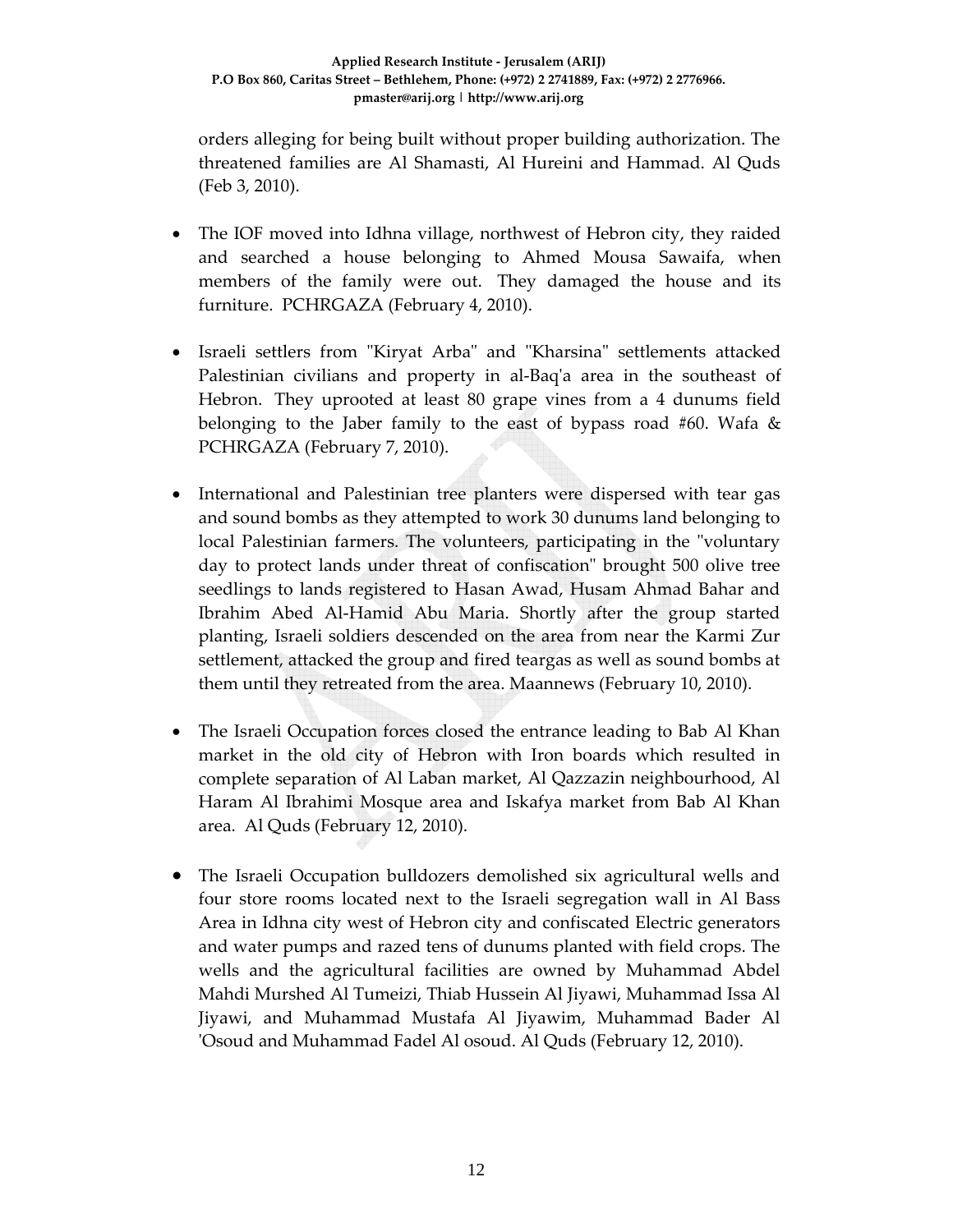- Israeli military bulldozers demolished a sheep barn in the town of Al‐ Buwiyra near Kiryat Arbaʹ Settlement owned by Jamal Abu Iseifan. Israeli authorities had previously issued a demolition order on the building.Maannews (February 17, 2010).
- The Israeli occupation forces demolished a house and a room in Ad Deirat village located east of yatta town under the pretext that the two structures were built without proper building licences. The house is owned by Mariam Muhammad Khalil Al 'Idra and is 50 square meters area; while the room is owned by Jibril Ismaiʹl Ibrahim Al ʹIdra. Al Ayyam (February 18, 2010).
- Four Israeli bulldozers guarded by Israeli Occupation forces razed 700 dunums of agricultural lands in Janba area south of Yatta town owned by 33 Palestinian families. The lands were planted with wheat and Barley. Al Ayyam (February 20, 2010).
- The Israeli settlers of Ma'on settlement uprooted 80 Olive trees planted in lands owned by Musa Hasan Jabbarin in Ma'in village east of Yatta town along side bypass road number 137. Al Ayyam (February 20, 2010).
- The Israeli Occupation forces evacuate Al Majnoneh military camp south of Hebron city. Al Quds (February 21, 2010).
- The Israeli Occupation soldiers stormed the houses of 'Ali Ahmad 'Adi, Bassam Huseein Qasem 'Adi and Nawwaf Muhammad Hussein 'Adi in Safa village north of Beit Ummer town. Al Ayyam (February 21, 2010).
- The Israeli Occupation forces raided The Toyur Al-Janneh (Birds of Heaven) kindergarten building in Beit Ummer in Hebron Governorate. Maannews (February 25, 2010).
- The Israeli Occupation soldiers took over the home of Abed Al-A'thim An-Natshah in the Az‐Zahed area in Hebron city, using it as a watch tower and confining the family in the home. Maannews (February 26, 2010).
- Israeli Occupation Authorities handed out citizens of Beit Ummer north of Hebron city evacuation and demolition orders to four industrial and agricultural facilities in the city. The facilities are owned by Wajeeh Hameed Abdel Fattah Abu Maria, Zain Khader Abdel Muhsin Al ʹAlami, Habis Shehdeh Abu Sarah Al ʹAlami and Saber Zamel Ahmad Abu Maria. Wafa (February 26, 2010).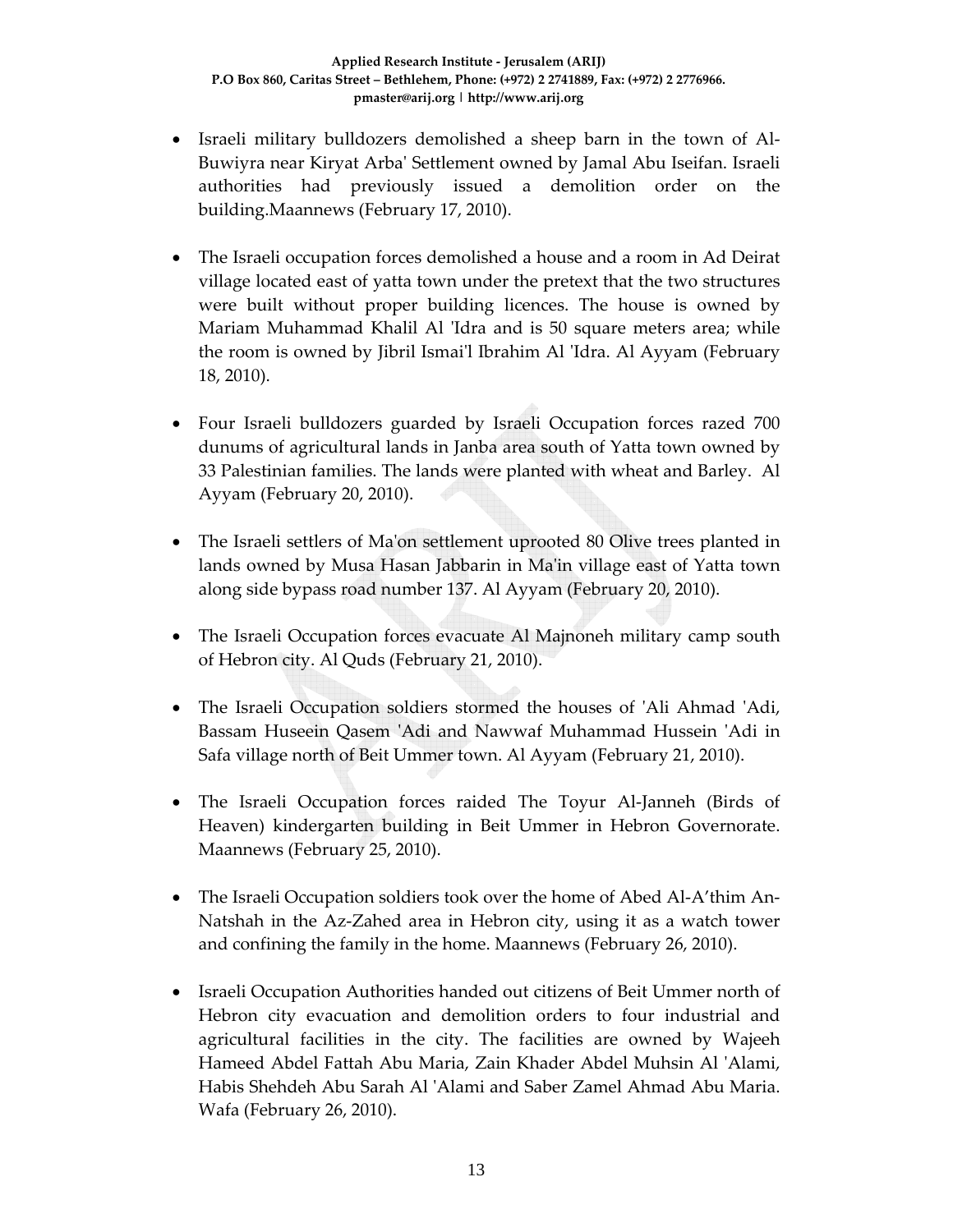# **Nablus**

- Israeli settlers illegally appropriated 500 dunums of land from Mount Hillah Al‐Wusta, in the Palestinian village of Jalud, south of Nablus. The settlers took over the land and parked four caravans on the area. The area is located near the ʹAdi Ad settlement outpost, established several years ago. Maannews & Al Ayyam (February 5, 2010).
- Around 20 Israeli settlers form from Bracha settlement staged into Iraq Burin village south of Nablus city and attacked Palestinian houses. Wafa (February 6, 2010).
- More than 500 Israeli settlers protected by Israeli soldiers broke into Joseph tom in Balata Refugee Camp east of Nablus city to hold their prayers. Maannews (February 10, 2010).
- The Israeli settlers vandalized the Ma'zuz Al-Masri Girls School during a visit to a nearby religious site in Nablus. When teachers and students arrived at the school they found it had been broken into, with several windows smashed and garbage thrown in the school water reserves. This is not the first time the school has been vandalized by worshipping settlers. Maannews (February 13, 2010).
- Israeli Occupation forces imposed heightened security measures on the military checkpoints on the main road between Nablus and Ramallah in the West Bank while the container checkpoint in Bethlehem saw similar restrictions. Hundreds of Palestinian cars were held up at the Huwwara and Za'tara checkpoints south of Nablus as well as at the Atara checkpoint north of Ramallah. Maannews (February 15, 2010).
- Dozens of settlers hurled stones on the As-Seela road, near Homesh settlement, totally shattering the windshields of several Palestinian cars. The settlers also damaged the car of Mohammed Saleh Salem, a Palestinian doctor who was also injured during the episode. Maannews (February 22, 2010).
- Israeli Occupation forces stormed offices belonging to Fatah in the northern West Bank village of Beit Imrin, west of Nablus. Israeli soldiers attempted to break into the office by forcing down the main doors, and were unable to. Forces reportedly set light to a poster of the late President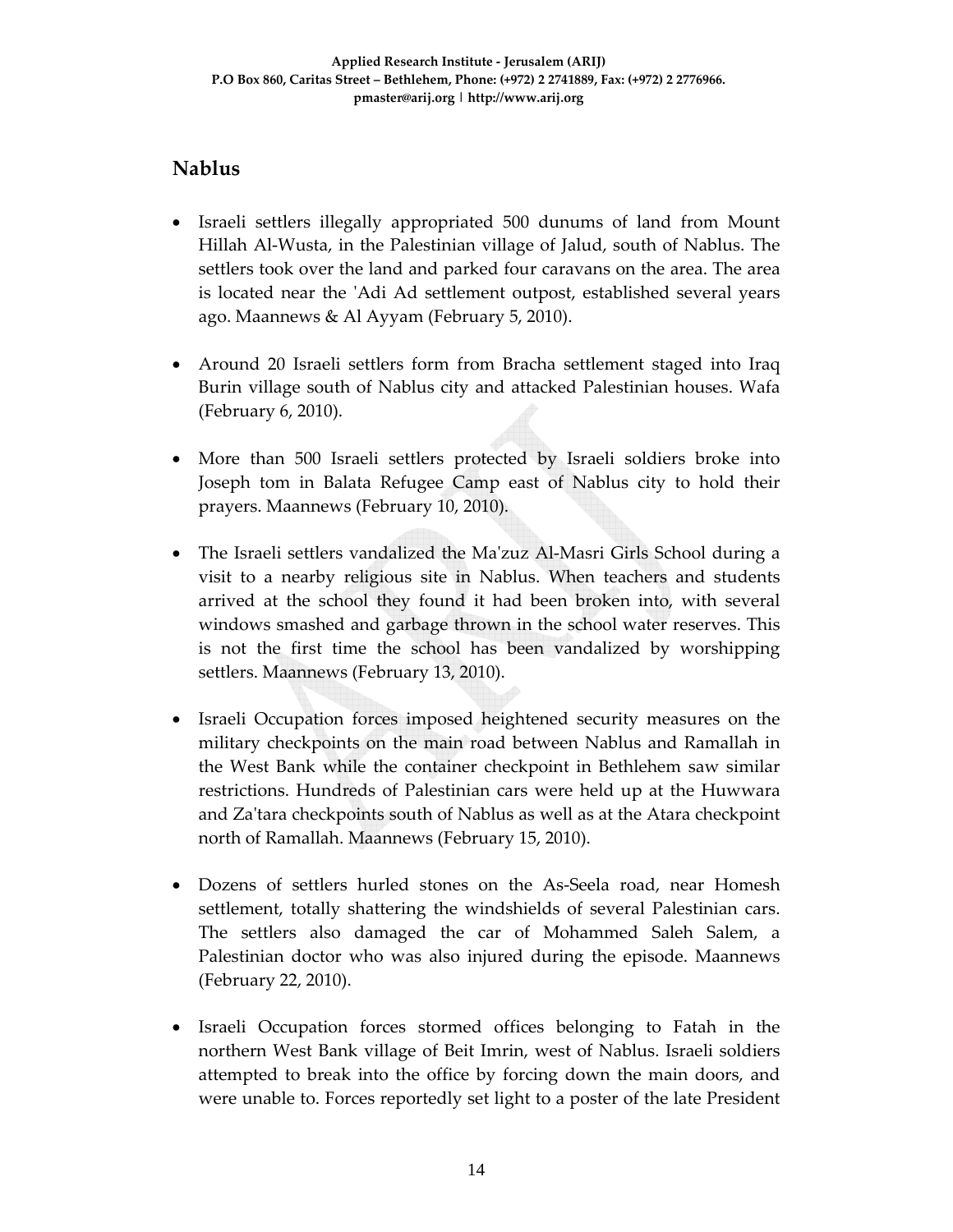Yasser Arafat which was hanging on the main doors. Maannews (February 23, 2010).

- Israeli settlers of the illegal Yitzhar settlement chopped down 45 olive trees on land belonging to Burin village, near Nablus. The trees were planted on property owned by cousins Suhail Najjar, Murad Maʹroof Najjar, and Issa Mahmoud Najjar. Maannews (February 24, 2010).
- More than 500 Israeli settlers stormed Joseph tomb in Nablus city and performed religious rituals in the place. Settlers also caused damages to school located next to the tomb. Al Quds (February 26, 2010).

## **Ramallah**

- The Israeli settlers planted tens of dunums of open spaces of 'Abud village lands northwest of Ramallah city, between Ofarim and Beit Arye settlements with Forest trees in an attempt to prevent 'Abud village residents from accessing the lands and for the construction of the Israeli Segregation Wall. February 3, 2010).
- The Israeli Occupation authorities informed residents of Bil'in village of the new route of the segregation wall, adjusted according to a decision by the Israeli Supreme Court of Justice in 2007. Once the adjusted route is implemented, residents of Bilʹin are expected to restore almost half of their 2,300 dunums confiscated during the construction of the wallʹs original route. However, as the portion of the wall already built will be removed, farmers will expect significant damage to their olive groves located in the area. **Haaretz** & Maannews (February 6, 2010).
- The Israeli Occupation soldiers closed Halmish Checkpoint established on Lands of An Nabi Saleh Village entrance north of Ramallah city and hindered Palestinians from returning to their homes. Al Quds (February 14, 2010).
- Sewage from a treatment plant in the Israeli settlement of Sha'are Tiqwa has been flowing into a high school in the northern West Bank village of Azzun Atma. Some students simply stayed away from school because of the stench emanating from the wastewater that pooled in the schoolyard. Maannews (February 19, 2010).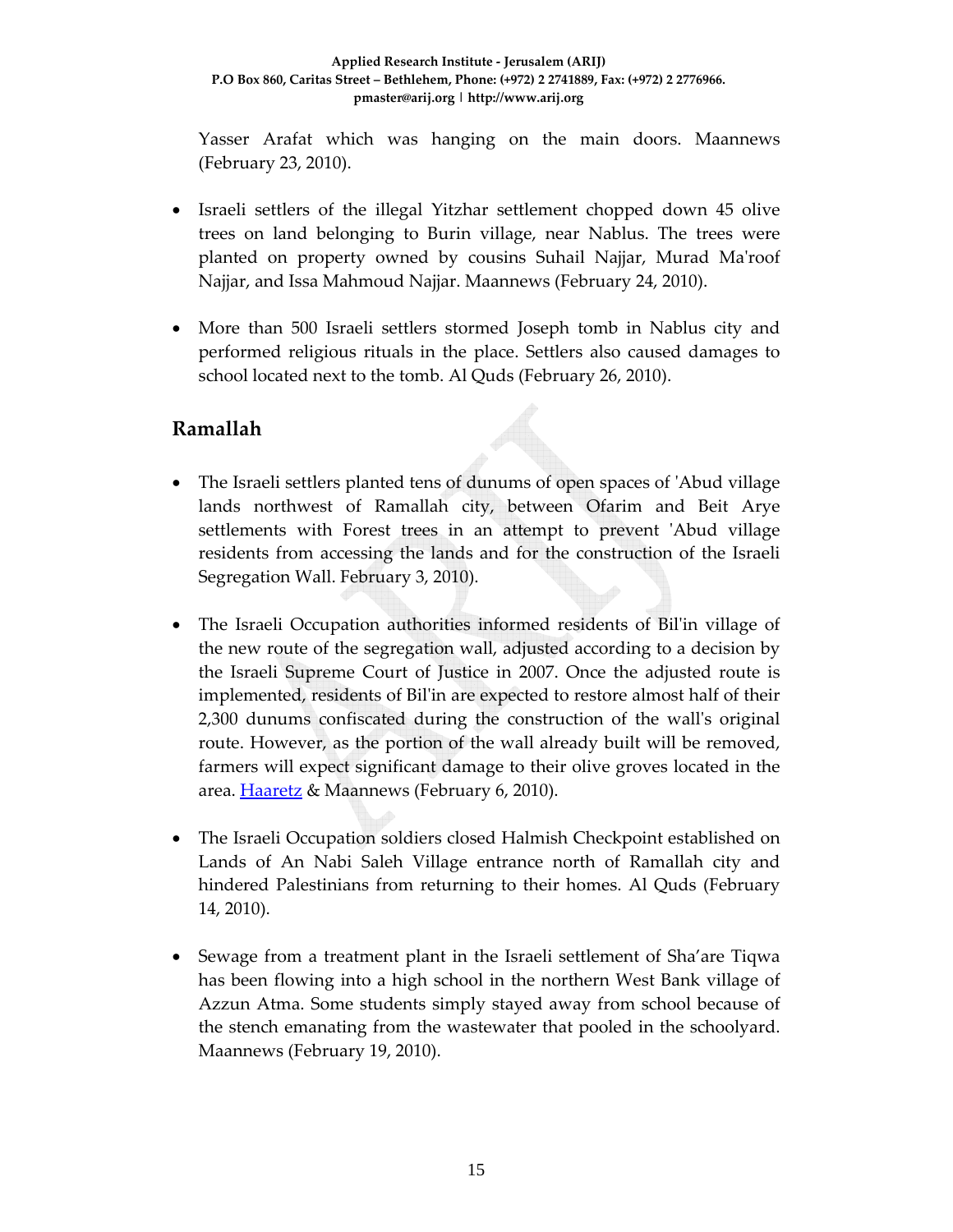- The Azzun 'Atma village council reported that Israeli Occupation forces postponed the opening hours for the northern Azzun ʹAtma checkpoint they must pass through to access agricultural land and workplaces in Qalqilyah and surrounding villages. Instead of opening at 4:30am, the checkpoint now opens one hour later. Villagers say the delay means many cannot arrive to work or school on time. Residents traveling to nearby towns for groceries also reported being forced to leave purchased goods at the checkpoint, when guards said the quantities they were bringing into the village were above those necessary for personal use. They said residents needed commercial sales permits to bring in larger quantities. Maannews (February 20, 2010).
- Israeli settlers of Shilo settlement took over 10 dunums of lands of Sinjil village north of Ramallah city and fenced the land with barbed wires. The land is owned by resident Hussein Shabana. Wafa (February 20, 2010).
- Israeli Right‐wing activists have begun organizing a campaign against the new Palestinian city of Rawabi, which recently began taking shape in the West Bank. The activists claim the new city will cause traffic jams, pollution, security issues and will only benefit Palestinian elites. Rawabiʹs construction began some two months ago north of Bir Zeit, about 10 kilometers from Ramallah. The new city is supposed to have 5,000 housing units for some 25,000 people. Most of the designated city falls in Area A, under civil and military Palestinian Authority control. The new apartments are expected to sell for between \$38,000 to \$75,000 per unit, and the city is also planned to have industrial and commercial zones, with municipal infrastructure using ʺgreenʺ technologies**. Haaretz (February 24, 2010).**

#### **Tubas**

• The Israeli Occupation forces demolished the headquarter of Al 'Aqaba village council east of Tubas city. Al Quds (February 10, 2010).

## **Tulkarem**

• Israeli military personnel completed the installation of a partial checkpoint and search station for farmers in the Tulkarem area who pass through Gate 753 on their way to lands cut off by the segregation wall. Families with orchards or fields near Khirbet Jubara, south of Tulkarem, must have a pre‐arranged permit to access their lands, west of Israelʹs segregation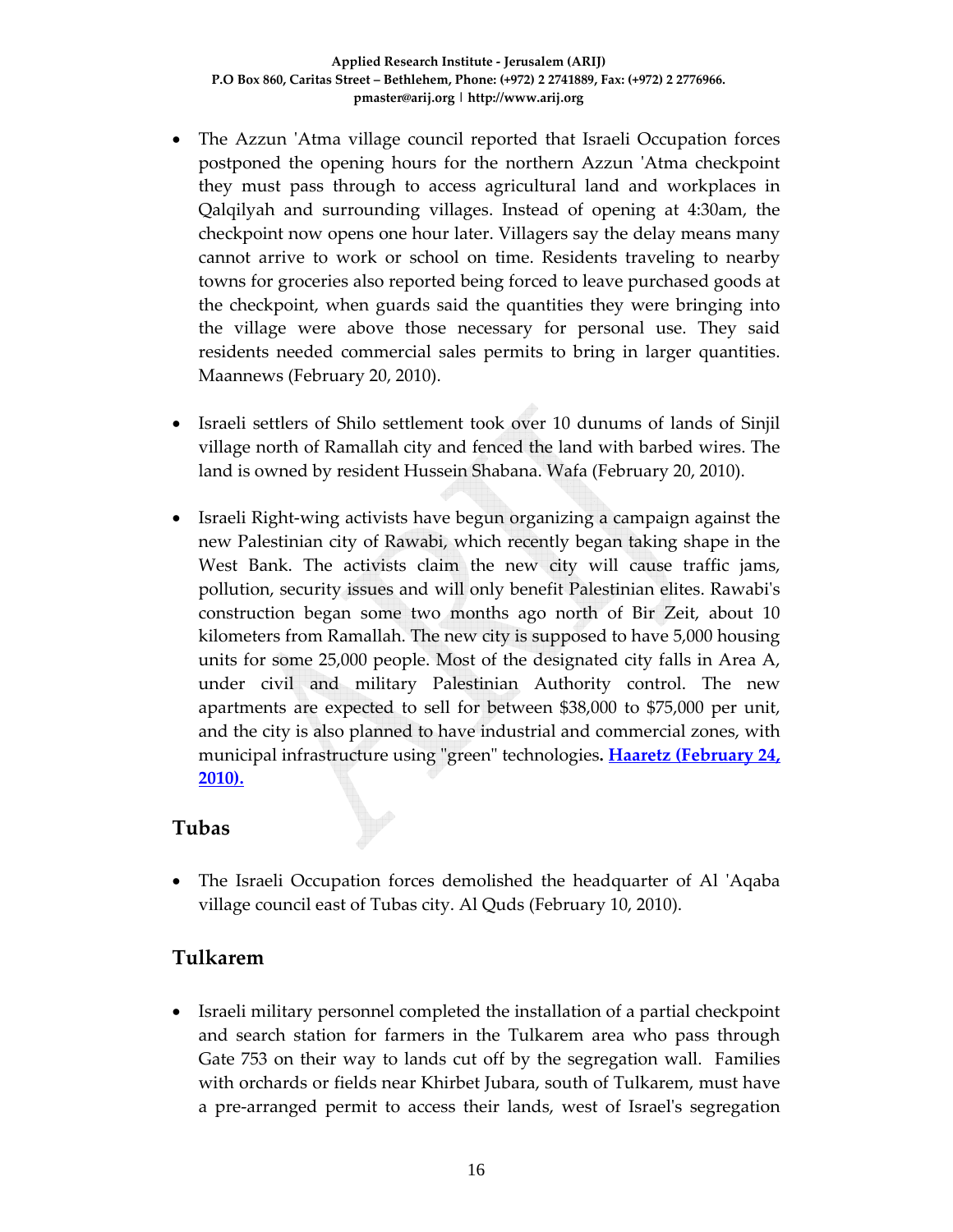wall. Farmers would travel to Gate 753, south of the Ephraim checkpoint, and wait for the scheduled openings of the gate in the wall, in order to access their lands. Residents of the village must also pass through the gate to access Tulkarem. As of February 3, 2010, Palestinian farmers with permits from the Israeli Civil Administration must also undergo physical searches. Farmers and all their equipment must be scanned and pass through metal detectors in the new room constructed at the gate. The same day the check‐room was established, several flying checkpoints were reported in the area. Maannews (February 4, 2010).

- Some 100 Israeli settlers from the nearby Illegal Israeli settlement Dotan surrounded the village of Kherbet Al-Hammam, 5 kilometers east of An-Nazlah Ash‐Sharqeiyah, north of Tulkarem, and forced Resident Mohammad Al‐Jaluli to destroy a sheep pen. Kherbet Al‐Hamam is located between the illegal settlements of Dotan and Hermish. The village is inhabited by approximately 70 Palestinian residents, who are often prevented from leaving the village or accessing the well nearby by settlers. Maannews (February 6, 2010).
- Israeli settlers of Avnei Hefetz settlement took matters in their own hands when no permit was issued for a pre-school. They gathered for the laying of cement for the expansion of a local kindergarten and explained, "There is no time to wait". This action was taken to challenge the Israeli Governments decision to **freeze** building in settlements for 10 months. INN (February 7, 2010).
- Israeli Occupation forces entered the village of Balʹa, east of Tulkarem, and deployed its troops in residential neighborhoods. Soldiers conducted searched homes and stores in the neighborhood and checked localsʹ ID cards. Maannews (February 22, 2010).

#### **Gaza**

- Two Israeli gunboats opened fire at two Palestinian fishing boats sailing off the coast of al‐Waha resort to the northwest of Beit Lahia in the northern Gaza Strip. Four Palestinian fishermen were on the boats. IOF arrested the fishermen and confiscated the two fishing boats. PCHRGAZA (February 7, 2010).
- Israeli warplanes struck targets in the southern Gaza Strip causing damage to the already destroyed airport site in Khan Younis. The airstrikes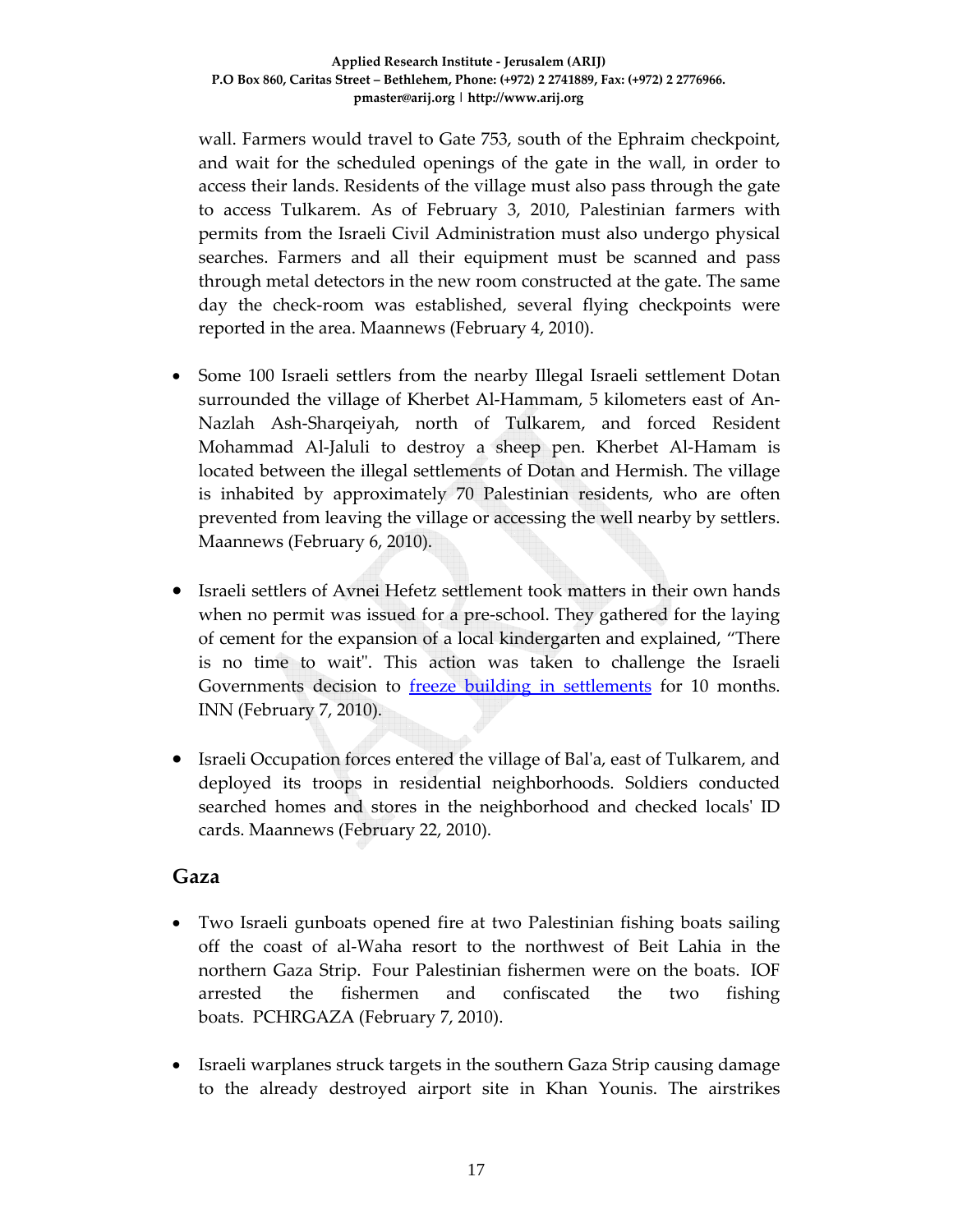targeted the Yasser Arafat International Airport in Dahaniya, Five missiles struck the facility in total. Maannews (February 10, 2010).

- The Israeli government is expected to pass a proposal to build a border fence between Israel and Egypt, at a cost of 1.5 billion shekels (roughly \$400 million). The proposal was made by Prime Minister Binyamin Netanyahu, based partially on a plan formulated by the office of Public Security Minister Yitzchak Aharonovitch. The purpose is primarily to stop or impede the infiltration of illegal migrants into Israel from the Sinai. INN (February 14, 2010).
- The Israeli Military Bulldozers demolished three houses in Sharq Al Masdar area in the Gaza Strip area owned by Jaber Abu Shihada, Abdel Hai Saʹid and Muhammad Al Saʹayda. The bulldozers also razed lands planted with Olive trees owned by Abu Shihada and Al Saʹayda families. Al Quds (February 19, 2010).
- The Israeli Occupation Bulldozers razed agricultural lands planted with Olive, Citrus and Almond trees in Al Fukhari area southeast of Khan Younis city. Wafa (February 24, 2010).

## **Others**

- The number of Jews in the West Bank has grown to 313,000 double the growth rate of the rest of Israel – according to the latest Civil Administration report. The Civil Administration report, as quoted by Haaretz, shows that the population in the West Bank grew in the past half‐ year by 2.75%, and by 5.1% in the past year, and now stands at 312,940. A large part of the growth is due to the religious settlements of Betar Illit  $(6.3%)$  and Modi'in Illit  $(9.8%)$  - but even without those settlements, Yesha's growth rate of 3.8% more than doubles that of the rest of Israel, which stands at 1.7%. Two‐thirds of the settlements in Yesha grew at a higher rate than the rest of Israel. Sample populations in Judea and Samaria and their growth rate over the past half-year: Shomron Regional Council – 25,875, up 3.75%
	- Binyamin Regional Council (Israel's largest) 47,636, up 2.5%
	- Mt. Hevron Regional Council 5,909, up 3.8%
	- Gush Etzion Regional Council 15,818, up 3.5%
	- Maaleh Adumim 36,508, up 2.1%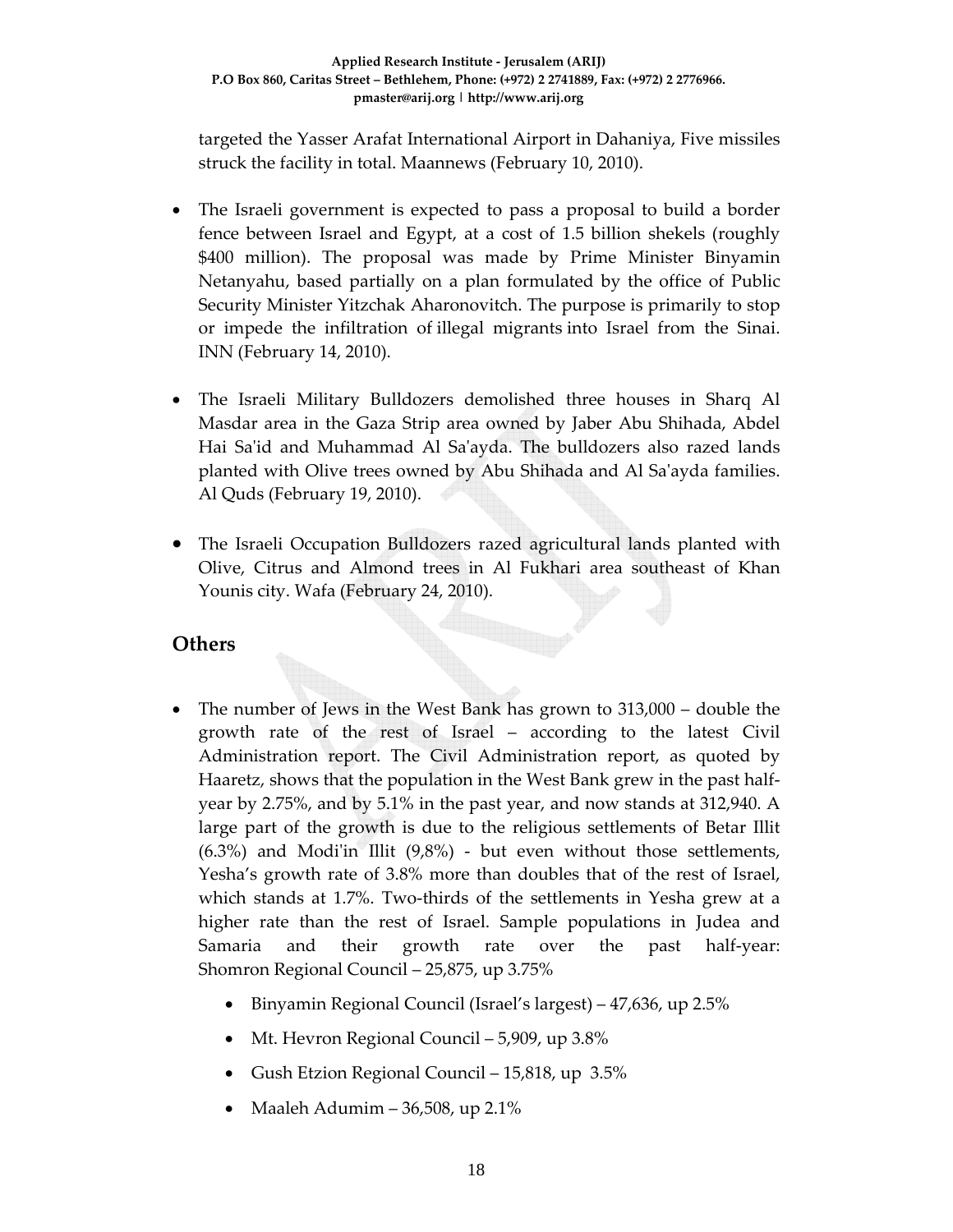- Alfei Menashe 7,338, up 3.2%
- Ariel  $18,264$ , up  $1\%$
- Efrat  $8,674$ , up 2.4%
- Elkanah 3,460, up 2.4%
- Kedumim 3,840, up  $1\%$
- Kiryat Arba 6,774, up 1%. INN (February 2, 2010).
- Twenty‐nine West Bank Israeli settlements are in violation of the 10‐month moratorium on new construction in the settlements, according to Israeli Deputy Defense Minister Matan Vilna'i. JPOST (February 14, 2010).
- PEACENOW movement has listed settlements that breached the settlement freeze order. Settlements that violated the freeze include: List of Settlements that have breached the Settlement Freeze are: Adam Geva Binyamin), Oranit, Elon More, Alfei Menashe, Elkana, Beit Arie, Beitar Illit, Barkan, Givat Zeʹev (listed twice at the list), Har Gilo, Talmon, Yakir, Kfar Eldad (Nokdim), Kfar Etzion, Maʹale Adumim, Maʹale Shomron, Matityahu, Nokdim, Imanuel, Etz Efrayim, Psagot, Zufim, Kedumim, Rosh Zurim, Revava, Shadmot Mechola, Shaʹarei Tikva, Tqoʹa. Peace Now List of Additiona**l** Settlements Were Violations were recorded: Elazar, Kochav Hashahar, Nili, Kiryat Arba andTapuach. PEACENOW (February 14, 2010).
- The Israeli Court for Administrative Matters in Be'er Sheva has given a local government authority 12 months to raze 30 luxurious villas that were built by Bedouins without permits. The decision was handed down in a motion filed by Regavim, an NGO which specializes in fighting illegal Arab construction, against the Abu Basma Local Council. INN (February 15, 2010).
- The Israeli High Court of Justice demanded that the Israeli government submit a detailed timetable for the razing of 16 homes built in the unauthorized West Bank outposts of Hayovel and Harsha. In 2005, Peace Now filed a petition against the construction of nine homes in Hayovel, which is on the outskirts of the settlement of Eli, and seven structures in Harsha, which is near the Talmon bloc. Haaretz (February 17, 2010).
- While the Israeli government has frozen construction in settlements, it continues to nurture Israeli presence in the Palestinian territories. In its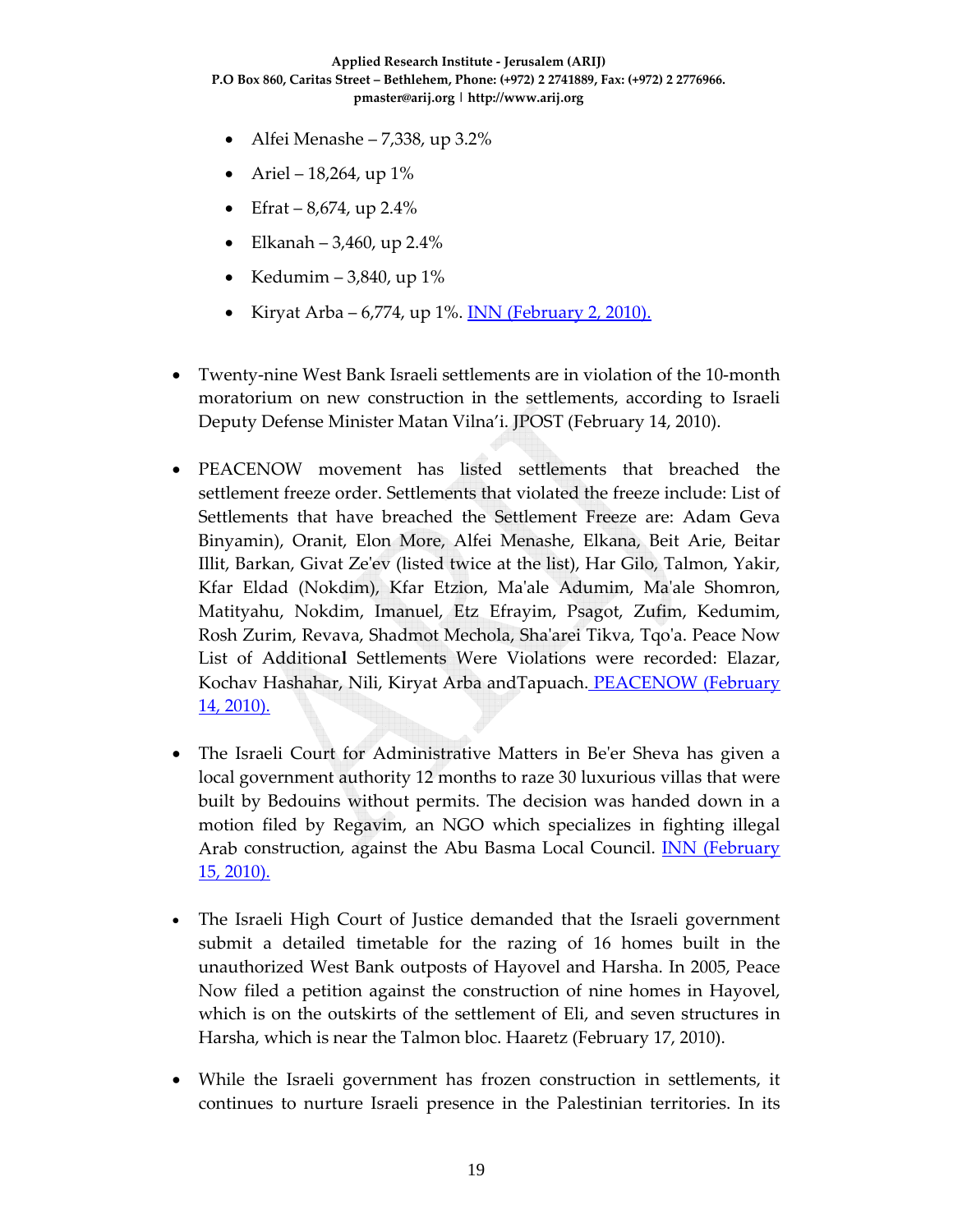weekly meeting, the Israeli cabinet approved a comprehensive plan to preserve heritage sites across the country. Following pressure from a number of ministers, **Prime Minister Benjamin Netanyahu** added two sites to the plan: Rachelʹs Tomb in Bethlehem and the Ibrahimi Mosque in Hebron. It is worth mentioning that the government approves NIS 400 million plan to preserve 150 heritage sites across Israel. **Ynetnews** (February 21, 2010).

- The Israel Nature and Parks Authority fined three Palestinian brothers in the West Bank because their cows trespassed "in an unmarked area." Late last year, three Palestinian brothers who own a small herd from which they earn a living received the fine from an inspector visiting the Jordan Valley. Each brother ‐ from the Daraghma family ‐ was required to pay NIS 660. The incident occurred in the Um Zuka nature preserve in the West Bank near Route 90 and the Jordan Valley settlement of Mehola. For years, Palestinian shepherds, including those from the Daraghma family, have marched their herds on their lands next to the road. Before the fining incident, no one had interrupted their routine. One early afternoon last November an inspector from the nature and parks authority passed by the family's herding area and served the notices. The Daraghmas plan to pay the fine ‐ if they can come up with the money. So they turned to Dafna Banai, an activist at Machsom Watch who would often visit the area. Haaretz (February 22, 2010).
- A month after Israel rescinded a ban on foreign nationals using Bethlehem bus line Number 21; travelers say that Israeli authorities are again pulling internationals off buses en route to Jerusalem. In Mid‐December, for reasons that remain unclear, tourists leaving the central West Bank city were banned from line 21, a route used predominantly by Palestinian holders of East Jerusalem residency cards. The ban was briefly lifted over the Christmas holiday, but foreign nationals assured that they are again being targeted and removed from the line, the only continuous transport between the two cities. Maannews (February 23, 2010).
- Israeli Defense Minister Ehud Barak ordered a total closure of the West Bank effective Thursday night and continuing through the Jewish holiday of Purim until Monday at sundown. Closures generally mean that Palestinian West Bank residents with permits will be banned from entering Israel or East Jerusalem. Foreign nationals are usually not affected. Maannews (February 25, 2010).